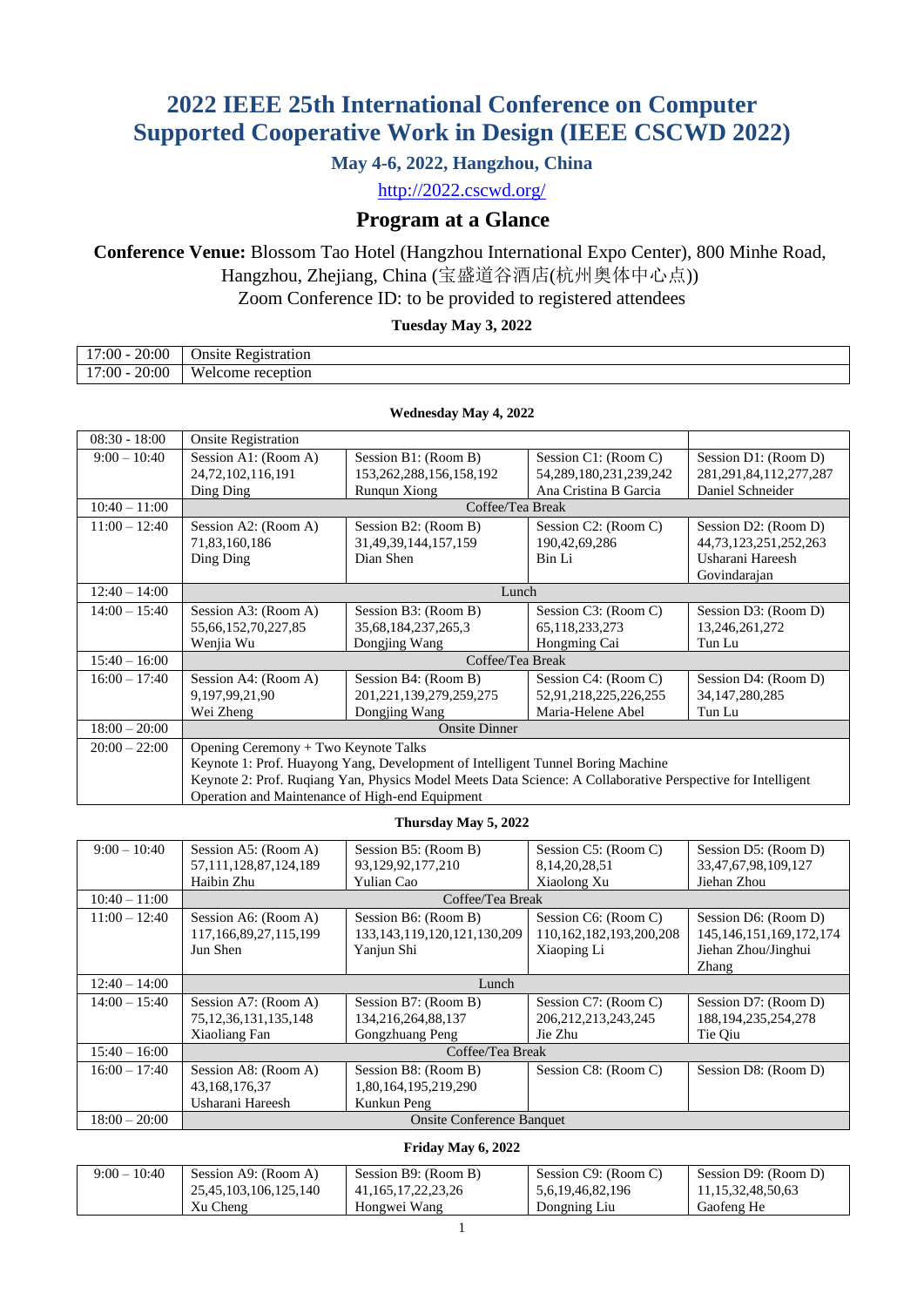| $10:40 - 11:00$ |                                                                             | Coffee/Tea Break                                                                           |                              |                              |
|-----------------|-----------------------------------------------------------------------------|--------------------------------------------------------------------------------------------|------------------------------|------------------------------|
| $11:00 - 12:40$ | Session A10: (Room A)                                                       | Session B10: (Room B)                                                                      | Session C10: (Room C)        | Session D10: (Room D)        |
|                 | 167, 170, 207, 214, 220, 232                                                | 74,97,101,126,187                                                                          | 222, 228, 247, 256, 274      | 94, 95, 104, 108, 141, 163   |
|                 | Xu Cheng                                                                    | Hongwei Wang                                                                               | Libo Zhang                   | Yang Shi                     |
| $12:40 - 14:00$ |                                                                             | Lunch                                                                                      |                              |                              |
| $14:00 - 15:40$ | Session A11: (Room A)                                                       | Session B11: (Room B)                                                                      | Session C11: (Room C)        | Session D11: (Room D)        |
|                 | 78, 114, 122, 138, 142, 211                                                 | 113,238,59,260,292                                                                         | 38,40,58,150,198,293         | 173, 178, 223, 234, 236, 241 |
|                 | Hongwei Wang                                                                | Xiaolin Fang                                                                               | Peng Qi                      | Kai Dong                     |
| $15:40 - 16:00$ |                                                                             | Coffee/Tea Break                                                                           |                              |                              |
| $16:00 - 17:40$ | Session A12: (Room A)                                                       | Session B12: (Room B)                                                                      | Session C12: (Room C)        | Session D12: (Room D)        |
|                 | 161, 202, 230, 267, 271, 282                                                | 204, 205, 224, 250, 249, 136, 257                                                          | 149, 154, 155, 179, 181, 183 | 244, 248, 258, 266, 268      |
|                 | Hongwei Wang                                                                | Tie Oiu                                                                                    | Peng Qi                      | Xuren Wang                   |
| $18:00 - 20:00$ |                                                                             | <b>Onsite Dinner</b>                                                                       |                              |                              |
| $20:00 - 22:00$ | Two Keynote Talks + $\text{Closing}/\text{Award}$ Ceremony                  |                                                                                            |                              |                              |
|                 | Keynote 3: Prof. Andrew Kusiak, From Intelligent to Universal Manufacturing |                                                                                            |                              |                              |
|                 |                                                                             | Keynote 4: Prof. Lihui Wang, Current Status and Future Trends on Human-Robot Collaboration |                              |                              |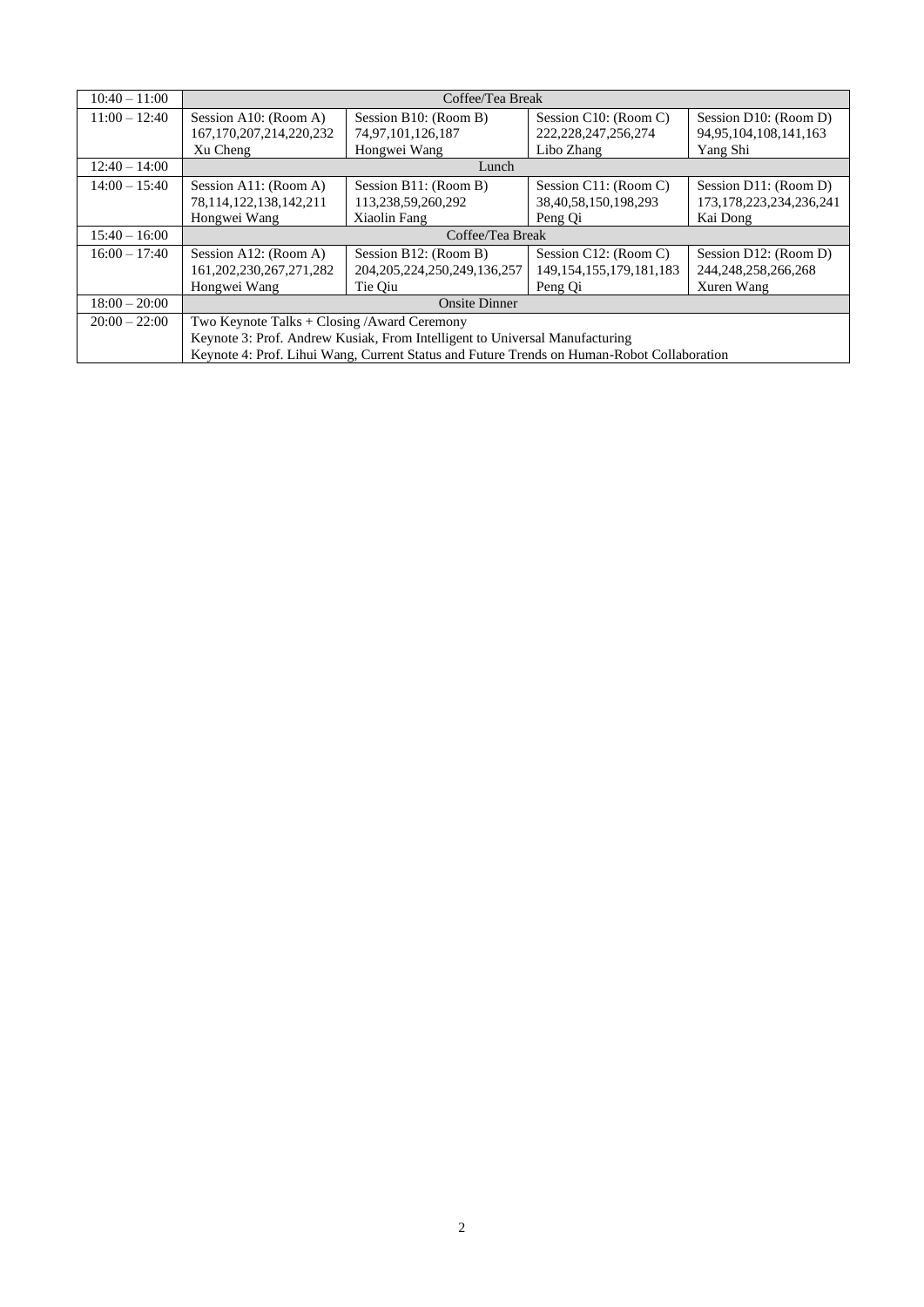#### **Notes:**

- 1) The conference program has been scheduled to accommodate online participation around the world. Some authors will need to give online presentations in the evenings.
- 2) Online conference IDs and passwords will be sent to the registered attendees by emails around May 1, 2022.
- 3) \* indicates online presentations from China (to be completed).
- 4) \*\* indicates online presentation from outside of China.

## **Keynote Talks:**

#### **Wednesday May 4, 2022, 20:00-22:00, Zoom Conference ID: to be provided to registered attendees**

Keynote #1: Prof. Huayong Yang, Development of Intelligent Tunnel Boring Machine Keynote #2: Prof. Ruqiang Yan, Physics Model Meets Data Science: A Collaborative Perspective for Intelligent Operation

and Maintenance of High-end Equipment

#### **Friday May 6, 2022, 20:00-22:00, Zoom Conference ID: to be provided to registered attendees**

Keynote #3: Prof. Andrew Kusiak, From Intelligent to Universal Manufacturing Keynote #4: Prof. Lihui Wang, Current Status and Future Trends on Human-Robot Collaboration

## **Parallel Sessions**

### **Wednesday May 4, 2022**

#### **A1: Collaboration Methods, Mechanisms, Processes, and Protocols (1) (9:00-10:40), Chair: Ding Ding**

| 24      | Li-Hu Pan, Ya Su and Hui-min Yan. Prediction of the impact of intervention methods on the epidemic of novel<br>coronavirus based on a multi-agent model                                                     |
|---------|-------------------------------------------------------------------------------------------------------------------------------------------------------------------------------------------------------------|
| $72**$  | Leonardo Vasconcelos, Daniela Trevisan and José Viterbo. Engagement by Design: A Card-based approach to<br>design crowdsourcing initiatives                                                                 |
| $102**$ | Márcio José Mantau and Fabiane Barreto Vavassori Benitti. Towards an awareness taxonomy                                                                                                                     |
| $116**$ | Márcio José Mantau and Fabiane Barreto Vavassori Benitti. Awareness Support in Collaborative System:<br>Reviewing last 10 years of CSCW Research                                                            |
| 191**   | Alan de Oliveira Lyra, Carlos Eduardo Barbosa, Yuri Oliveira de Lima, Herbert Salazar dos Santos, Jano de<br>Souza. NERMAP: Collaborative Building of Technological Roadmaps Using Named Entity Recognition |

#### **A2: Collaboration Methods, Mechanisms, Processes, and Protocols (2) (11:00-12:40), Chair: Ding Ding**

| 71  | Qingsen Bao, Zeyong Mao and Lei Chen. Learning Disentangled Latent Factors for Individual Treatment Effect<br>Estimation Using Variational Generative Adversarial Nets |
|-----|------------------------------------------------------------------------------------------------------------------------------------------------------------------------|
| 83  | Wei Wang, Ying Liu, Wen Jiang and Yihui Ren. Making Punctuation Restoration Robust with Disfluency<br>Detection                                                        |
| 160 | Ximing Liu, Yayong Li, Cuiqing Jiang, Zhao Wang, Fuqing Zhao and Jianfei Wang. Attentive Feature Fusion for<br><b>Credit Default Prediction</b>                        |
| 186 | Qiang Li, Haiyang Tian, Wenxia Qiao, Qiang Han and Mingjuan Ma. Co-located Collaboration Analysis Based<br>on Group Traces                                             |

#### **A3: Security and Privacy in Collaborative Systems (1) (14:00-15:40), Chair: Wenjia Wu**

|    | 55 Langyue He, Cunqing Ma, Chenyang Tu and Yifei Zhang. Gait2Vec: Continuous Authentication of Smartphone<br><b>Users Based on Gait Behavior</b> |
|----|--------------------------------------------------------------------------------------------------------------------------------------------------|
| 66 | Chaoqun Li, Liang Dai, Delin Kong, Zhen Xu and Yanni Han. A Byte-level Autoencoder-based Method to Detect<br>Malicious Open Resolver             |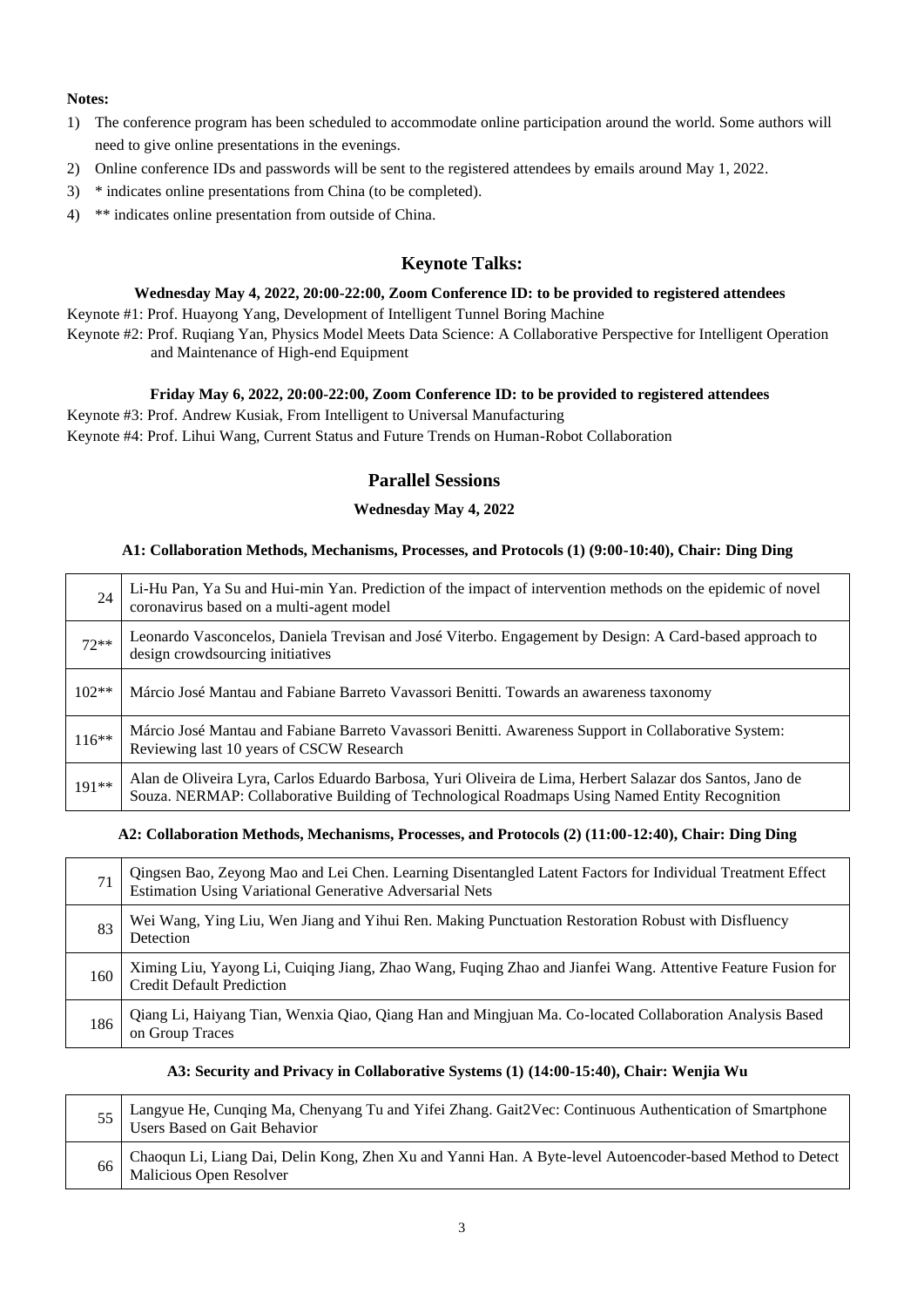| 152     | Yueyao Zhao, Baihe Ma, Ziwen Wang, Zhihong Liu, Yong Zeng and Jianfeng Ma. Trajectory Obfuscation and<br>Detection in Internet-of-vehicles                                                 |
|---------|--------------------------------------------------------------------------------------------------------------------------------------------------------------------------------------------|
| $70**$  | Yuhua Yin, Julian Jang-Jaccard, Nilufar Baghaei. PassImg: A Secure Password Generation and Management<br>Scheme without Storing                                                            |
| $227**$ | Xiaojie Lin, Baihe Ma, Xu Wang, Ying He, Ren Ping Liu and Wei Ni. Multi-layer Reverse Engineering System<br>for Vehicular Controller Area Network Messages                                 |
| $85*$   | Xuren Wang, Runshi Liu, Jie Yang, Rong Chen, Zhiting Ling, Peian Yang and Kai Zhang. Cyber Threat<br>Intelligence Entity Extraction Based on Deep Learning and Field Knowledge Engineering |

#### **A4: Collaborative Workflows (16:00-17:40), Chair: Wei Zheng**

| Q     | Xuebiao Yuchi, Sirui Zhang, Zhiwei Yan, Kejun Dong, Hongtao Li and Zhiyong Zhang. A Trusted Notifier Reporting Framework for Incentive DNS Abuse Mitigation Based on Blockchain |
|-------|---------------------------------------------------------------------------------------------------------------------------------------------------------------------------------|
| 197   | Wei Zheng, Caie Wang, Zhaobin Chen and Dongzhan Zhang. A Priority-Based Level Heuristic Approach for<br>Scheduling DAG Applications with Uncertainties                          |
| 99**  | Dennis Paulino, Antonio Correia, Diogo Guimarães, Joao Barroso and Hugo Paredes. Uncovering the Potential of<br>Cognitive Personalization for UI Adaptation in Crowd Work       |
| $21*$ | Wenan Tan, Jin Liu, Zhejun Liang and Kai Ding. Based on Bid and Data Quality Incentive Mechanisms for<br>Mobile Crowd Sensing Systems                                           |
| $90*$ | Xiao Hua, Jingling Yuan and Nana Wang. A Budget-Constrained Energy-Efficient Scheduling Algorithm on<br>Cloud-Edge Collaborative Workflows                                      |

### **Thursday May 5, 2022**

#### **A5: Special Session: Adaptive Collaboration Systems (1) (9:00-10:40), Chair: Haibin Zhu**

| 57     | Zhuoxuan Huang, Hua Ma, Wensheng Tang and Jingze Li. Collaborative Prediction of Examinee Performance<br>based on Fuzzy Cognitive Diagnosis via cloud model |
|--------|-------------------------------------------------------------------------------------------------------------------------------------------------------------|
| 111    | Lingyuan Kong, Hua Ma, Yan Peng and Wensheng Tang. Hybrid Recommendation of Personalized MOOC<br>Resources: A User Context-aware Approach                   |
| 128    | Shuren Li, Yifei Lu and Jingqi Li. CAD-IDS: A Cooperative Adaptive Distributed Intrusion Detection System<br>with Fog Computing                             |
| $87*$  | Fuyan Wen, Haibin Zhu and Dongning Liu. Defrost Period Allocation with Flexible Intervals via Group Role<br>Assignment                                      |
| $124*$ | Hanlin Liu, Zhuoming Xu, Qianqian Zhang and Yan Tang. Integrating Users' Long- and Short-Term Preferences<br>for Session-based Recommendation               |
| 189**  | Xinhui Hu and Masooda Bashir. Toward Designing Trustworthy Autonomous Systems: Probing the Role of<br>Humans' Ethical Perspectives                          |

#### **A6: Special Session: Cooperative and Integrated Mobility Solutions in Transportation and Logistics (11:00-12:40), Chair: Jun Shen**

| 117   | Zhichang Wang, Binjie Zhang, Nu Xia and Jiahui Jin. Generating Dynamic Urban Traffic Based on Stochastic<br>Origin-Destination Matrix              |
|-------|----------------------------------------------------------------------------------------------------------------------------------------------------|
| 166   | Haojia Zhu and Jiahui Jin. MetaSync: Relaxing Synchronization Frequency in Distributed Urban Traffic<br>Simulation                                 |
| 89**  | Kevin Malysiak, Fenghui Ren, Hao Hu and Bo Du. A Mixed Integer Linear Programming Model for Train<br>Service Improvement                           |
| $27*$ | Zihao Tan, Linfeng Liu, Jiagao Wu and Yaoze Zhou. A Charging Station Recommendation Method based on<br>Link Prediction for Cruising Electric Taxis |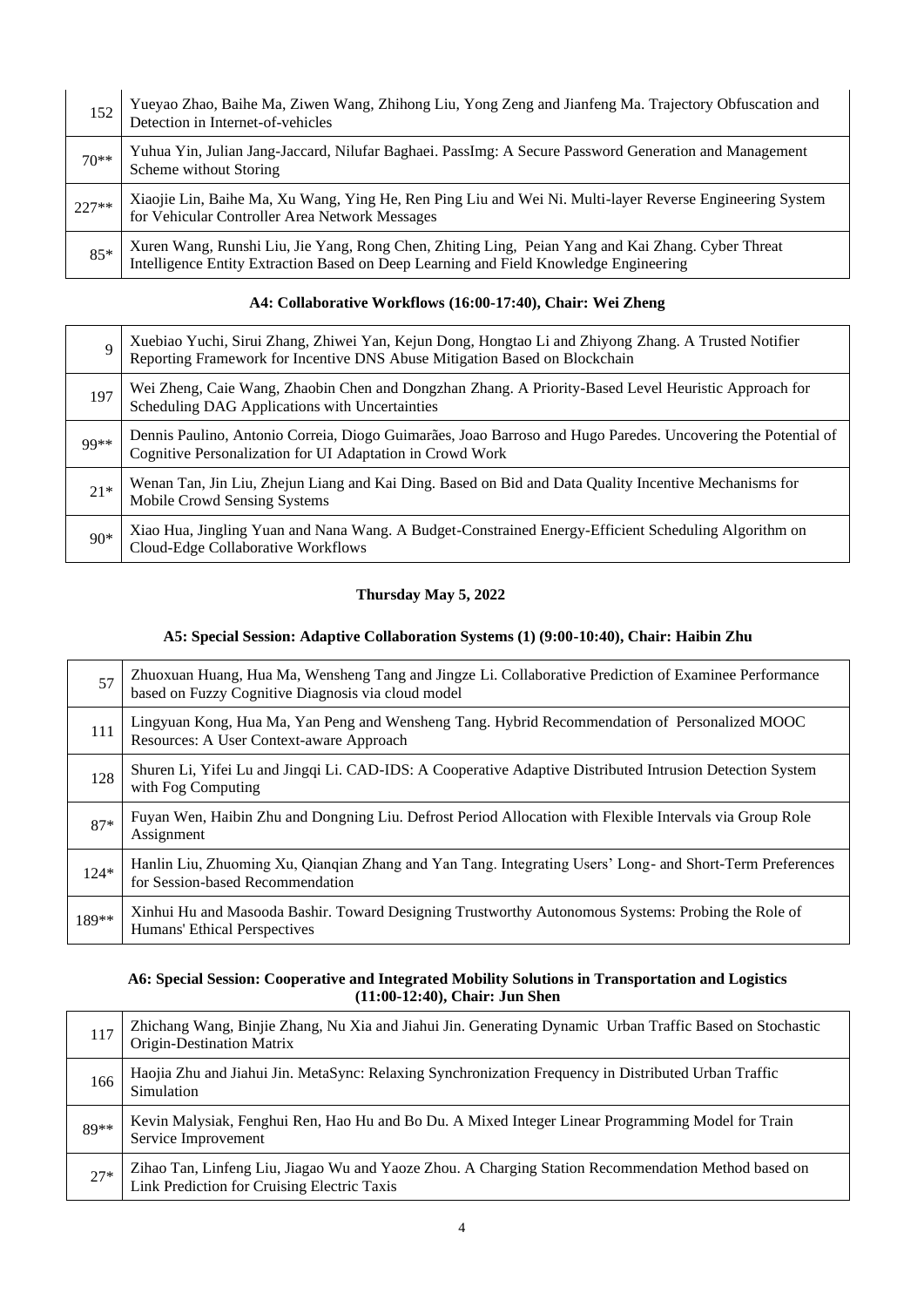| $115*$ | Xiaojun Zheng, Qixian Wu and Jiang Zhong. Research on vehicle loading path optimization based on hard time<br>window constraint   |
|--------|-----------------------------------------------------------------------------------------------------------------------------------|
| 199*   | Fuqing Zhao, Qiaoyun Wang and Hui Zhang. A Comprehensive Learning Moth-Flame Optimization with Low<br><b>Discrepancy Sequence</b> |

#### **A7: Collaborative Processing of Big Data (1) (14:00-15:40), Chair: Xiaoliang Fan**

| 75     | Yu Zheng, Jun Shen, Ru Jia and Ru Li. Research on Automatic Generation of Comment Labels Oriented to Users'<br><b>Individualized Needs</b>                                                  |
|--------|---------------------------------------------------------------------------------------------------------------------------------------------------------------------------------------------|
| $12*$  | Ji Huang and Xiaolong Xu. AtM-DNN: A Multimodal Attention Fusion Network with Auxiliary Function for<br><b>Sentiment Classification</b>                                                     |
| $36*$  | Erzhou Zhu, Zihan Wang, Feng Liu and Zhujuan Ma. DH-Kmeans: An Improved K-means Clustering Algorithm<br>based on Dynamic Initial Cluster Center Determination and Hierarchical Clustering   |
| $131*$ | Liang Chen, Xiaoliang Fan, Haibing Jin, Xiaotian Sun, Ming Cheng and Cheng Wang. FedRME: Federated Road<br>Markings Extraction from Mobile LiDAR Point Clouds                               |
| 135*   | Yimu Ji, Hu Fa, Haichang Yao, Sisi Shao, Mengxue Wu, Houzhi Fang, Qiang Liu and Shangdong Liu.<br>FQCSpark: Efficient Spark-based Parallel Compression Algorithm for FASTQ Genome Sequences |
| 148*   | Peng Qi, Zhen Huang, Yan Sun and Hong Luo. A knowledge graph-based abstractive model integrating semantic<br>and structural information for summarizing Chinese meetings                    |

## **A8: Special Session: Business Intelligence: The CSCW Perspectives (16:00-17:40), Chair: Usharani Hareesh**

| 43    | Ru Jia and Ru Li. User Preference Modeling on Heterogeneous Implicit Feedback with Transfer Learning                                           |
|-------|------------------------------------------------------------------------------------------------------------------------------------------------|
| 168   | Xingyu Zhai, Wenguang Zheng, Yingyuan Xiao and Kang Liu. Point-of-Interest Recommendation System based<br>on DeepWalk and Tensor Decomposition |
| 176   | Kang Liu, Wenguang Zheng, Yingyuan Xiao and Xingyu Zhai. POI Recommendation Algorithm based on Region Transfer Collaborative Filtering         |
| $37*$ | Haijie Ding and Xiaolong Xu. Relation Classification based on Selective Entity-Aware Attention                                                 |

## **Friday May 6, 2022**

## **A9: Special Session: Machine Intelligence, Cloud Computing, and Industry 4.0 (1) (9:00-10:40), Chair: Xu Cheng**

| $25**$ | Chunsheng Yang, Yifeng Li, Yubin Yang, Zheng Liu and Min Liao. Transfer Learning-enabled Modelling<br>Framework for Digital Twin                                                 |
|--------|----------------------------------------------------------------------------------------------------------------------------------------------------------------------------------|
| 45     | Ziwen Pan, Chao Shu, Zhuoran Xin, Cheng Xie, Qi Shen and Yun Yang. Material Calculation Collaborates with<br>Grain Morphology Knowledge Graph for Material Properties Prediction |
| 103    | Tinglong Tang, Chenxi Zhao and Yirong Wu. An Attention Mechanism-based Relation Network for Few-Shot<br><b>Image Classification</b>                                              |
| 106    | Yirong Wu, Jialin Chen and Tinglong Tang. Feature Enhanced Graph Neural Network for Few-Shot Image<br>Classification                                                             |
| 125    | Yan Chu, Jianpeng Guo, Wen Shan and Zhengkui Wang. EfficientFCOS: An Efficient One-stage Object<br>Detection Model based on FCOS                                                 |
| 140    | Zheng Hu, Hua Dai, Yuanlong Liu, Geng Yang, Qian Zhou and Yanli Chen. CSMRS: An Efficient and Effective<br>Semantic-aware Ranked Search Scheme over Encrypted Cloud Data         |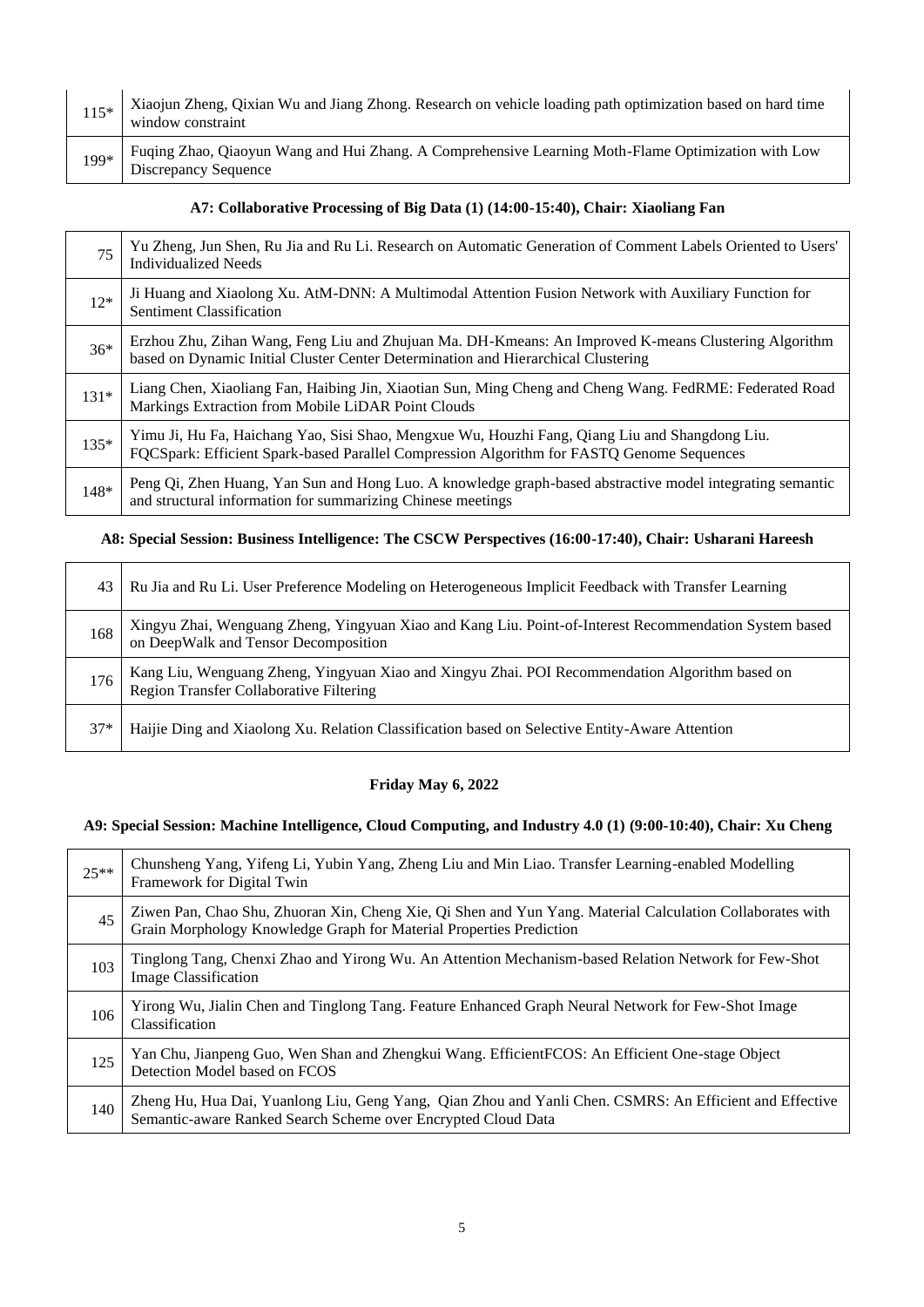**A10: Special Session: Machine Intelligence, Cloud Computing, and Industry 4.0 (2) (11:00-12:40), Chair: Xu Cheng**

| 167    | Yong Wang, Hao Zhang and Qi Zhang. A Novel Smoke Concentration Detection Model Derived by Combining<br>HSL Space and Improved Dark Channel                              |
|--------|-------------------------------------------------------------------------------------------------------------------------------------------------------------------------|
| 170    | Junwei Cheng, Weisheng Li, Kunlin Han, Yong Tang, Chaobo He and Nini Zhang. SARNMF: a community<br>detection method for attributed networks                             |
| 207    | Yong Wang, Yuanfang Zhao, Hong Pan and Wangyi Zhou. An Improved Reinforcement Learning Method for<br>Underwater Image Enhancement                                       |
| $214*$ | Zhicheng Bao, Xingjie Zeng, Zhitao Li, Dakuang Han and Weishan Zhang. DTCN : Dynamic Temporal<br>Convolution Network for Evaluating Dividing Coefficients of Water Well |
| $220*$ | Yuwei Li, Dakui Wang, Jinqin Li, Yangyang Ding and Xiaojun Chen. Noise Suppression with Label Graph in<br><b>Distantly Supervised Relation Extraction</b>               |
| $232*$ | Yongqiang Gao and Zemin Li. Load Balancing Aware Task Offloading In Mobile Edge Computing                                                                               |

## **A11: Special Session: Collaborative Knowledge Creation and Sharing (1) (14:00-15:40), Chair: Hongwei Wang**

| 78* | Ting Jiang, Peng Zhang, Tun Lu and Ning Gu. Predicting Rollback Edits on Stack Overflow Based on Deep<br>Fusion of Metadata and Text                                |
|-----|---------------------------------------------------------------------------------------------------------------------------------------------------------------------|
| 114 | Wenting Liang, Xuedong Gao and Hao Liu. Air Quality Prediction Model Based on Grey Interval                                                                         |
| 122 | Mengxuan Li and Hongwei Wang. Enabling Improved Learning Capability of Industrial Robots with Knowledge<br>Graph Towards Intelligent Digital Twins                  |
| 138 | Peng Peng, Xinyue Wang, Jiaxun Lu, Qi Li, Shuting Tao, Zixuan Wang, Hongwei Wang and Heming Zhang.<br>Imbalanced Fault Diagnosis by Supervised Contrastive Learning |
| 142 | Zixuan Wang, Junhua Zhou and Hongwei Wang. Cyber-Physical System Enabled Path Planning Simulation for<br>Collaborative Industrial Robots                            |
| 211 | Yu Chen, Hua Dai, Geng Yang and Yanli Chen. Multi-source Infection Pattern Mining Algorithms over Moving<br><b>Objects</b>                                          |

### **A12: Special Session: Collaborative Knowledge Creation and Sharing (2) (16:00-17:40), Chair: Hongwei Wang**

| 161     | Ke Ma, Bo Qin and Hongwei Wang. A Profiling and Query Platform for Research Management Based on<br>Knowledge Graph                                                                                                            |
|---------|-------------------------------------------------------------------------------------------------------------------------------------------------------------------------------------------------------------------------------|
| 202     | Jialin Shang, Jingyuan Huang, Shihua Zeng, Jian Zhang and Hongwei Wang. Representation and Extraction of<br>Physics Knowledge Based on Knowledge Graph and Embedding-Combined Text Classification for Cooperative<br>Learning |
| 230*    | Wenying Feng, Daren Zha, Lei Wang and Xiaobo Guo. Convolutional 3D Embedding for Knowledge Graph<br>Completion                                                                                                                |
| $267*$  | Hai-xia Lang, Yu-ying Li, Yan Wang, Haibo Wang and Jianmin Dong. An automatic topic-oriented structured<br>text extraction method based on CRF and deep learning                                                              |
| $271**$ | Qing Tang, Marie-Hélène Abel and Elsa Negre. Personalized Services in Collaborative Learning Environment<br>Based on Learner's Activity Records                                                                               |
| 282**   | Rahanatu Suleiman and Rachid Anane. Institutional Data Analysis and Machine Learning Prediction of Student<br>Performance                                                                                                     |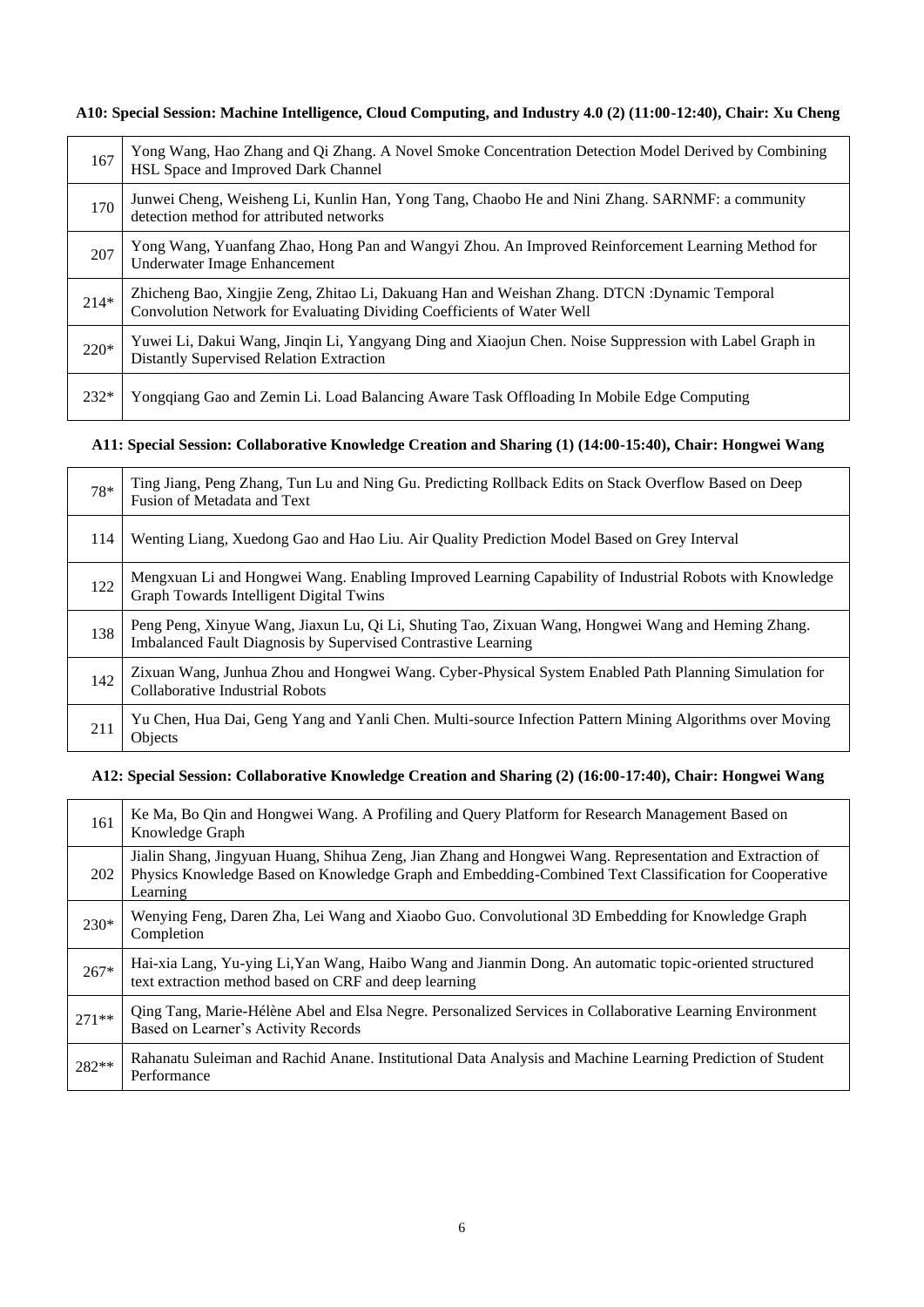#### **Wednesday May 4, 2022**

#### **B1: Collaborative Wireless Sensor Networks (9:00-10:40), Chair: Runqun Xiong**

| 153    | Wen Jiang, Ying Liu, Qiancheng Wei, Wei Wang, Yihui Ren and Cheng Wang. A High-resolution Radar<br>Automatic Target Recognition Method for Small UAVs Based on Multi-feature Fusion |
|--------|-------------------------------------------------------------------------------------------------------------------------------------------------------------------------------------|
| 262    | Zhoujie Wang, Runqun Xiong, Jiahui Jin and Chuan Liang. AirBC: A Lightweight Reputation-based Blockchain<br>Scheme for Resource-constrained UANET                                   |
| 288**  | Chuan Liu, Yunkang Cao, Chen Sun, Weiming Shen, Xinyu Li and Liang Gao. An Outlier-Aware Method for<br><b>UWB</b> Indoor Positioning in NLoS Situations                             |
| $156*$ | Peiyuan Qin, Luoyu Mei, Qi Jing, Shuai Wang, Zhimeng Yin and Xiaolei Zhou. Edge-Cloud Collaborative<br>Interference Mitigation with Fuzzy Detection Recovery for LPWANs             |
| 158*   | Yihui Ren, Wen Jiang and Ying Liu. Complex-valued Parallel Convolutional Recurrent Neural Networks for<br>Automatic Modulation Classification                                       |
| 192*   | Zhiyuan Liu, Peng Li, Weiyi Huang, Jiahu Wang and Lei Nie. Duration-Aware Task Assignment for<br>Heterogeneous Mobility Users in Crowdsensing                                       |

## **B2: Collaboration Technology Applications in Social Networks and Entertainment (2) (11:00-12:40), Chair: Dian Shen**

| 31     | Weijie Kou, Xiaodong Zhang and Shaojuan Lei. Research on Evolution Analysis and Link Prediction of Green<br><b>Innovation Cooperation Network</b>                                         |
|--------|-------------------------------------------------------------------------------------------------------------------------------------------------------------------------------------------|
| 49     | Jinxin Liu, Yingyuan Xiao, Ke Zhu, Wenguang Zheng and Ching-Hsien Hsu. Hybrid Variational Autoencoder for<br><b>Collaborative Filtering</b>                                               |
| $39*$  | Wenjin Xie, Xiaomeng Wang and Tao Jia. Independent Asymmetric Embedding for Information Diffusion<br><b>Prediction on Social Networks</b>                                                 |
| $144*$ | Kai Zhang, Hui Zhang, Xin He, Li Zhou, Xiaohang Zhang, Chenghai He and Longtao He. ReGFFM : A new<br>graph model designed with spatial information for potential social connection mining |
| $157*$ | Deming Lin, Laifu Wang, Guoshui Shi, Hao Xu, Hui Li, Bingzhen Wu and Jingguo Ge. Social Relationship<br>Recognition Based on Relational Self-Attention Mechanism                          |
| 159*   | Yansong Wang, Xiaomeng Wang and Tao Jia. CCasGNN: Collaborative Cascade Prediction Based on Graph<br><b>Neural Networks</b>                                                               |

#### **B3: Collaborative Computing (Clouds, Grids, Web Services, Blockchains) (1) (14:00-15:40), Chair: Dongjing Wang**

| 35   | Ke Zhu, Zhixin Wang, Tao Jiang, Yingyuan Xiao, Wenguang Zheng and Ching-Hsien Hsu. DFIL: an Efficient Web Service Prediction Method based on Deep Feature Interactive Learning |
|------|--------------------------------------------------------------------------------------------------------------------------------------------------------------------------------|
| 68   | Qi Wang, Haojun Xia, Kun Zhang and Bibo Tu. Evaluation and Optimization on Virtualization Performance Cost<br>under Semantic Gap                                               |
| 184  | Hongyu Zhu, Libo Feng, Jianzhao Luo, Yani Sun, Bei Yu and Shaowen Yao. BCvoteMDE: A Blockchain-based<br>E-Voting Scheme for Multi-District Elections                           |
| 237  | Fa Xin, Jinghui Zhang, Junzhou Luo and Fang Dong. Federated Learning Client Selection Mechanism Under<br><b>System and Data Heterogeneity</b>                                  |
| 265  | Linming Lian, Ningjiang Chen, Pingjie Ou and Xuemei Yuan. Mobile Edge Cooperative Caching Strategy Based<br>on Spatio-Temporal Graph Convolutional Model                       |
| $3*$ | Hong Zhao, Zhiwen Chen and Rongjing Yan. Malicious Domain Names Detection Algorithm Based on Statistical<br><b>Features of URLs</b>                                            |

#### **B4: Interoperability, Ontology and Semantics (16:00-17:40), Chair: Dongjing Wang**

<sup>201</sup> Yanzhen Jing, Guanghui Zhou, Fengtian Chang, Chao Zhang, Hairui Yan and Zhongdong Xiao. A Rule-enhanced Collaborative Design Method for Automobiles Considering Manufacturing Constraints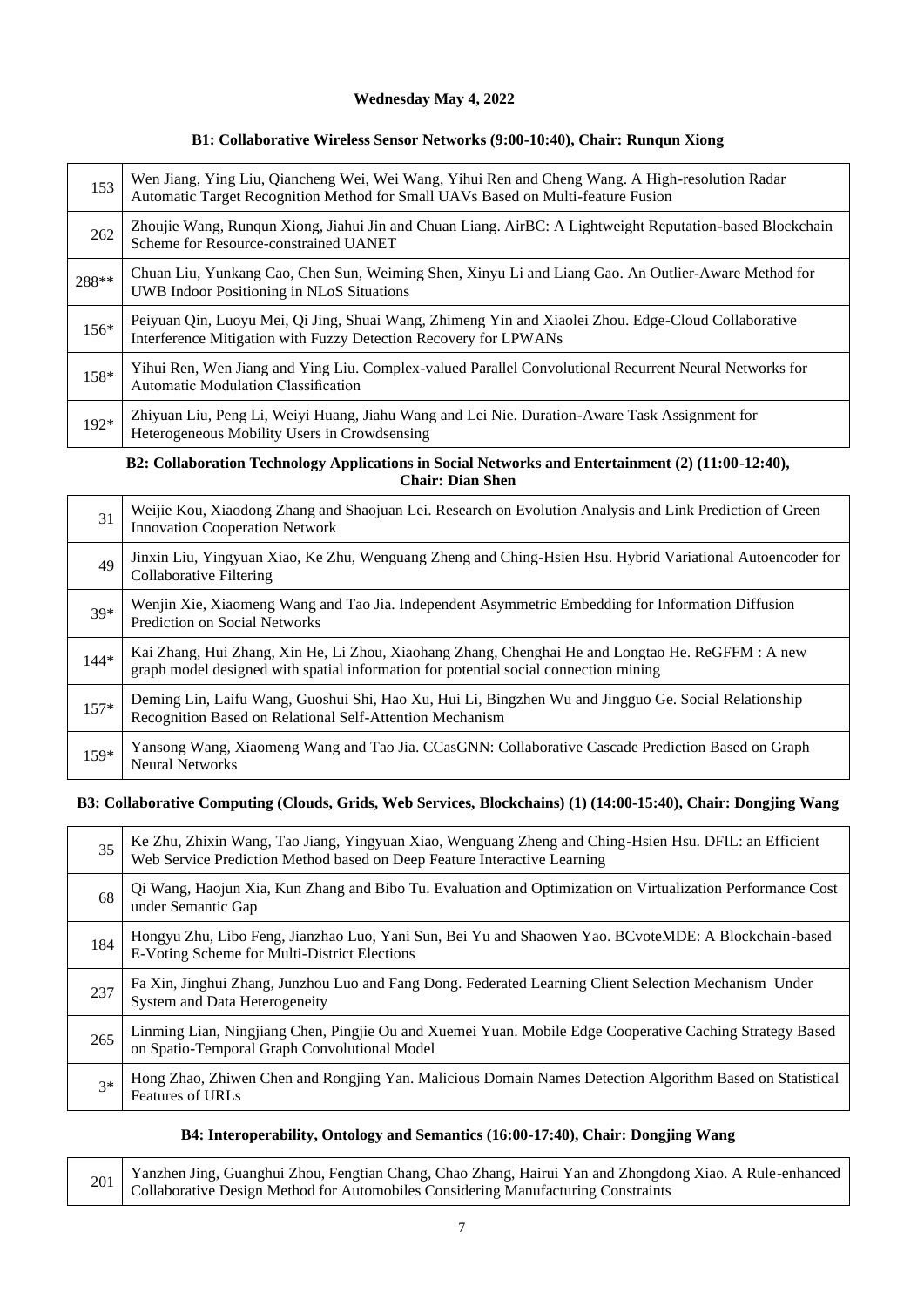| 221    | Xiaomei Hua and Hongbo Sun. An automata machine based warehouse management system                                                             |
|--------|-----------------------------------------------------------------------------------------------------------------------------------------------|
| 139**  | Pierre-Yves Gicquel and Domitile Lourdeaux. Generative Scenario Control through Ontological Frame Model in<br>Virtual Environment             |
| 279**  | Nader N. Nashed, Christine Lahoud and Marie-Hélène Abel. Contextual and sentimental teachers' peer<br>recommendations                         |
| 259*   | Xiaobo Guo, Neng Gao, Nan Mu, Yao Dong, Lei Wang and Yuanye He. GSDM: A Gated Semantic<br>Discriminating Model for Knowledge Graph Completion |
| $275*$ | Lu Du, Weidong Liu, Kaiyang Xiao, Shixuan Gao and Yong Han. Technical Function-effect Based Patent Multi-<br>to-One Negation Game Model       |

### **Thursday May 5, 2022**

#### **B5: Collaboration Technology Applications in Logistics and Transportation (9:00-10:40), Chair: Yulian Cao**

| 93     | Puyao Guo, Ying Zeng, Yan Wang and Yuying Li. A driving safety assessment method based on vehicle<br>trajectory geometry                                                          |
|--------|-----------------------------------------------------------------------------------------------------------------------------------------------------------------------------------|
| 129    | Zhiyun Deng, Jiaxin Fan, Yanjun Shi and Weiming Shen. Longitudinal Trajectory Optimization for Connected<br>and Automated Vehicles by Evolving Cubic Splines with Coevolution     |
| $92*$  | Haowei Zhang, Xiaowei Xu, Zhaoyan Yan, Tingting Yu, Yan Li and Feng Wang. Logistics Vehicle Scheduling<br>Algorithm Based on Reinforcement Learning and Simulate in Real Scenario |
| $177*$ | Yuan Li, Laifu Wang, Wei Mi, Hao Xu, Jingyuan Hu and Hui Li. Distracted Driving Detection by Combining<br>ViT and CNN                                                             |
| $210*$ | Bin Li and Xiong Jiang. A Joint Operational Scheme of Berths and Yards at Container Terminals with<br>Computational Logistics and Computational Intelligence                      |

#### **B6: Special Session: Cooperative Automated Vehicles with 5G-V2X Communications and Networking (11:00-12:40), Chair: Yanjun Shi**

| 133    | Yanjun Shi, Lingling Lv, Yuhan Qi and Rong Xie. A cooperative control algorithm for real-time on-ramp<br>merging of connected and automated vehicles            |
|--------|-----------------------------------------------------------------------------------------------------------------------------------------------------------------|
| 143    | Xinran Qu, Wang Chen and Yanjun Shi. A human comfort analysis with fuzzy weight calculation for designing<br>cab of the vehicle                                 |
| 119    | Hongna Lou, Fangyi Hu, Jiajian Li, Xiaojun Zheng and Yanjun Shi. An Extended Adaptive Large<br>Neighbourhood Search for Vehicles' Task Offloading in Platooning |
| 120    | Donglin Liang, Tao Li, Jiajian Li, Xiaojun Zheng and Yanjun Shi. A Leader-Follower Model with<br>Communication Delay for Platooning Control in Highway Scenario |
| $121*$ | Xiaobo Che, Zihui Zhang, Yanjie Sun, Yanqiang Li and Chao Li. A Wall-Following Navigation Method for<br>Autonomous Driving Based on Lidar in Tunnel Scenes      |
| 130*   | Chao Zhang, Zihui Zhang and Yanqiang Li. Research on Longitudinal and Lateral Feedback Control on<br>Autonomous Vehicle for Lane Changing Scene                 |
| 209*   | Yaqiong Xue, Xiumei Fan, Yusheng Huang, Xinghui Zhang and Ruizhe Wang. Traffic Forecasting Model Based<br>on Two-stage Stacked Graph Convolution Network        |

#### **B7: Industrial Internet, Internet of Things, Cyber-physical systems, Digital Twins, Industry 4.0 (2) (14:00-15:40), Chair: Gongzhuang Peng**

|     | Yanan Song, Xianfei Liu, Weiming Shen, Yiping Gao, Xianke Zhou and Peng Lu. An Effective Point Cloud Classification Method Based on Improved Non-local Neural Networks |
|-----|------------------------------------------------------------------------------------------------------------------------------------------------------------------------|
| 216 | - Gongzhuang Peng, Yinliang Cheng, Xuejun Zhang, Dong Xu and Shenglong Jiang. Digital Twin-Enabled Production Optimization for Steel Industry                          |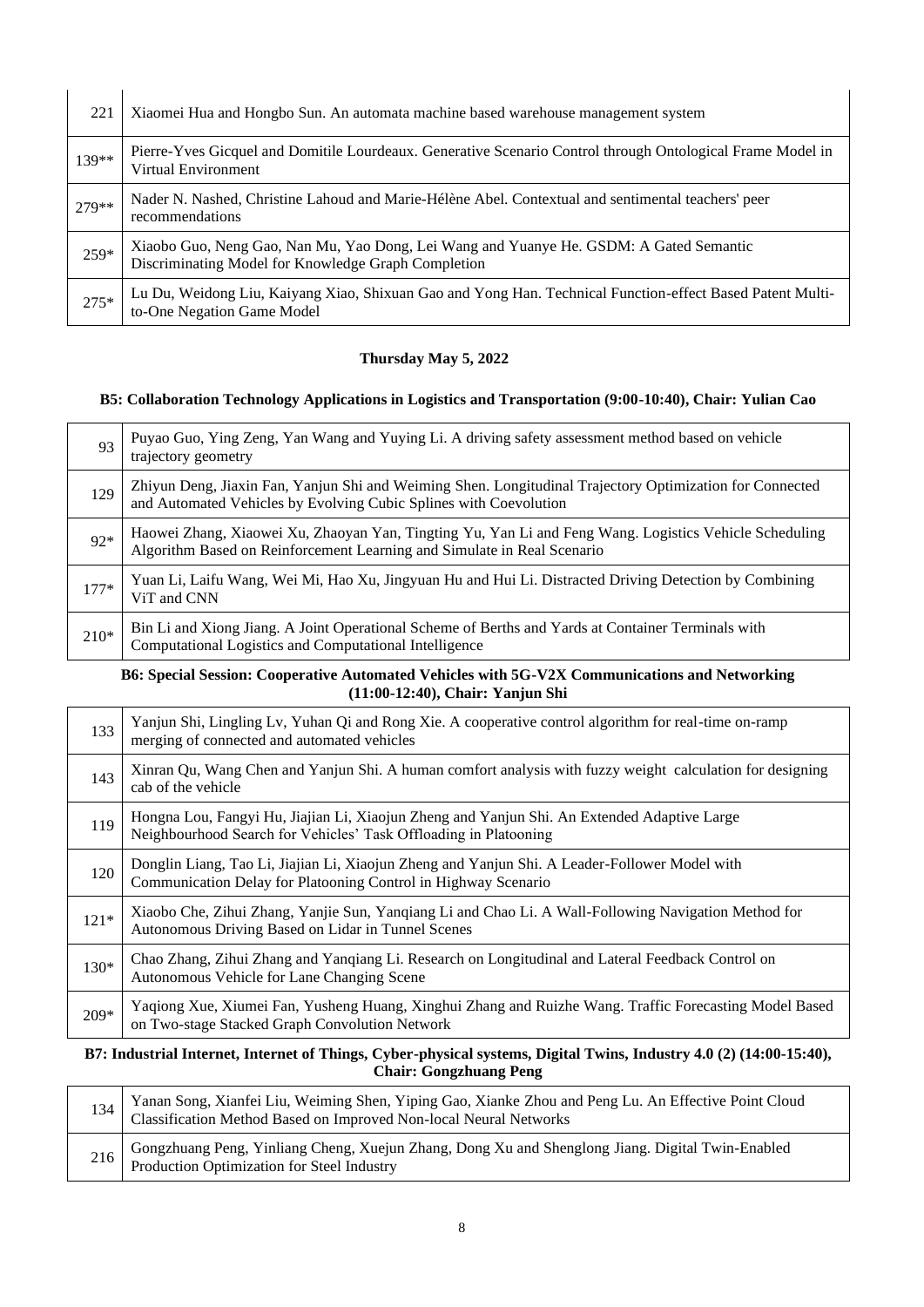| 264    | Xuyi Yao, Ningjiang Chen, Xuemei Yuan and Pingjie Ou. Performance Optimization in Serverless Edge<br>Computing Environment using DRL-Based Function Offloading        |
|--------|-----------------------------------------------------------------------------------------------------------------------------------------------------------------------|
| 88*    | Yang Sheng, Weizhen Han, Zhipeng Fang and Bingyi Liu. A Vehicle Distribution Prediction Based Routing<br>Protocol in Large-Scale Urban VANET                          |
| $137*$ | Wenan Tan, Kai Ding, Xiao Zhang, Zhejun Liang and Jin Liu. Minimizing Terminal Energy Consumption of Task Offloading via Resource Allocation in Mobile Edge Computing |

#### **B8: Collaboration Technology Applications in Aerospace, Automotive, and Manufacturing (16:00-17:40), Chair: Kunkun Peng**

|       | Yinsheng Li and Shuaiyu Wang. A Remote Equipment Experiencing System Based On Microservice and<br><b>Blockchain</b>                                                                                              |
|-------|------------------------------------------------------------------------------------------------------------------------------------------------------------------------------------------------------------------|
| 80    | Ji Chao and Xuedong Gao. Particle Swarm Optimization Algorithm of Pellet Burden Cost Optimization Based on<br><b>Penalty Function</b>                                                                            |
| 164   | Linlin Zhao, Weiming Shen, Chunjiang Zhang and Kunkun Peng. An End-to-End Deep Reinforcement Learning<br>Approach for Job Shop Scheduling                                                                        |
| 195   | Yunkang Cao, Yanan Song, Xiaohao Xu, Shuya Li, Yuhao Yu, Yifeng Zhang and Weiming Shen. Semi-<br>supervised Knowledge Distillation for Tiny Defect Detection                                                     |
| 219** | Shouhua Zhang, Jiehan Zhou, Erhua Wang and Susanna Pirttikangas. CNN4GCDD: a One-Dimensional<br>Convolutional Neural Network-based Model for Gear Crack Depth Diagnosis                                          |
| 290   | Chen Yang, Yingchao Wang, Runze Tang, Shulin Lan, Lihui Wang, Weiming Shen and George Q. Huang.<br>Cloud-edge-device Collaboration Mechanisms of Cloud Manufacturing for Customized and Personalized<br>Products |

## **Friday May 6, 2022**

#### **B9: Special Session: Modeling and Exploration of a Collaborative Data Space Shared by Enterprises (1) (9:00-10:40), Chair: Hongwei Wang**

| 41    | Yuwen Huo, Xuedong Gao and Tingting Zhou. Enterprise Information System Structure Partition Algorithm<br><b>Based on Link Feature</b>                                                                            |
|-------|------------------------------------------------------------------------------------------------------------------------------------------------------------------------------------------------------------------|
| 165   | Bo Qin, Jian Zhang, Ke Ma, Peng Peng and Hongwei Wang. Knowledge mining based collaborative framework<br>for manufacturing value chains                                                                          |
| $17*$ | Zhuxiao Tian, Xiwen Cui, Dongyu Wang, Dongxiao Niu and Huanfen Zhang. Development of High-dimensional<br>Data Sparse Modeling in Data Space and Its Application in Manufacturing Multi-value Chain Collaboration |
| $22*$ | Huan Jiang, Honghao Liu, Rongrong Li, Yuwei Peng, Bin Xu and Zhiyong Peng. An Object-Deputy Approach<br>For Chinese Genealogy Collaborative Management                                                           |
| $23*$ | Dongyu Wang, Sha Peng, Zhuxiao Tian and Dongxiao Niu. Analysis of Influencing Factors of Multi-value Chain Collaborative Operation Efficiency in Power Manufacturing Industry Based on FISM-ANP                  |
| $26*$ | Yujing Liu, Tian Gao, Dongxiao Niu and Huanfen Zhang. Research on Collaborative Governance of Data<br>Security in the Whole Life Cycle of Electric Power Manufacturing Data Space                                |

### **B10: Special Session: Modeling & Exploration of a Collaborative Data Space Shared by Enterprises (2) (11:00-12:40), Chair: Hongwei Wang**

| $74*$  | Da Liu, Huiping Zhang, Xudong Zhao, Renjie He and Shengyan Wang. Alliance Benefit Distribution for considering the Core Enterprises of Supply Chain               |
|--------|-------------------------------------------------------------------------------------------------------------------------------------------------------------------|
| $Q7*$  | Xiwen Cui and Dongxiao Niu. A study on multimodal data fusion based on data space for power equipment<br>identification                                           |
| $101*$ | Jingdong Wang, Zhonghe Liu, Xiaolong Yang and Jieping Han. Architecture Design of Intelligent Management<br>System for Multi-value Chain Collaborative Data Space |
| $126*$ | Hui Wang, Jianyu Guo, Da Liu, Shengyan Wang and Huichao Su. Stackelberg model based cost sharing incentive<br>study of core manufacturer-supplier                 |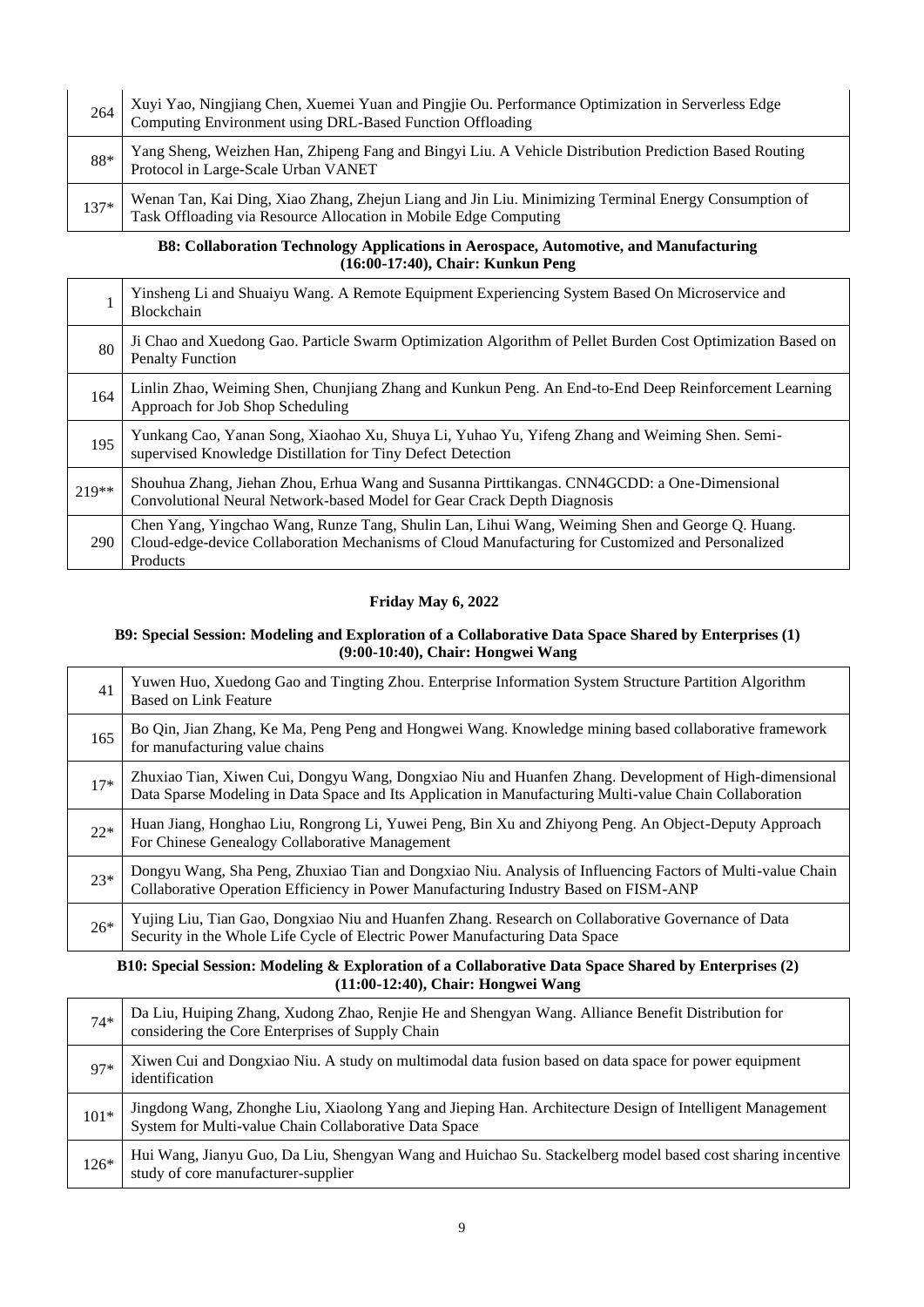187\* Hui Wang, Wei Gan, Xiang Wang, Shengyan Wang and Da Liu. Optimized Strategies of Bundling in Procurement for Manufacturing Enterprise from the Perspective of Multi-Value Chain

#### **B11: Collaboration Technology Applications in Business and Administration (14:00-15:40), Chair: Xiaolin Fang**

| 113    | Hao Liu, Xuedong Gao and Wenting Liang. Research on the Evaluation System of Endurance Sports Ability of<br><b>Cross-country Runners</b>                                                           |
|--------|----------------------------------------------------------------------------------------------------------------------------------------------------------------------------------------------------|
| 238**  | Chengyang Ye and Qiang Ma. TS2V: A Transformer-Based Siamese Network for Representation Learning of<br>Univariate Time-Series Data                                                                 |
| 59*    | Songdeng Niu and Sheng Cao. Get a sense of accomplishment in doing exercises: A reinforcement Learning<br>Perspective                                                                              |
| $260*$ | Can Yang, Yi Xuan Zhao, Alex Pak Ki Kwok and Mian Yan. The Influence of Persistent Receipt of Job-Related Instant Messages After Work on Employees' Intention to Quit: An Empirical Study in China |
| $292*$ | Di Yang, Shihe Zhao, Da Liu, Runkun Cheng and Yinchuan Zhao. Construction of Engineering Material Demand<br>Data Space Integrating Macroeconomic Data                                              |

#### **B12: Special Session: Smart Sensor Networks and Internet of Things (16:00-17:40), Chair: Tie Qiu**

| 204    | Lidi Zhang, Songwei Zhang, Ning Chen, Wenyuan Liu, Xiaobo Zhou and Tie Qiu. A Neuroevolution-Inspired<br>Scheme for Generating Robust Internet of Things             |
|--------|----------------------------------------------------------------------------------------------------------------------------------------------------------------------|
| 205    | Haodong Wang, Songwei Zhang, Tie Qiu, Hongrui Liu, Ling He and Zimu Wang. Battery Management System<br>Design for Industrial Manufacture                             |
| 224    | Yao Liu, Chunfeng Liu, Zhao Zhao and Wenyu Qu. Anti-interference Transmission Strategy for Underwater<br>Acoustic Communication Based on Deep Reinforcement Learning |
| 250    | Ziheng Wang, Chunfeng Liu, Zhao Zhao, Tao Yu and Wenyu Qu. FS-PPS: A Fermat's Spiral based Path<br>Planning Scheme for Data Collection in UWSNs                      |
| 249    | Zhaohua Zheng, Zhaobin Qin, Deshun Li and Keqiu Li. A Holistic Client Selection Scheme in Federated Mobile<br>CrowdSensing Based on Reverse Auction                  |
| $136*$ | Liqiong Xie, Jie Zhu and Xiaoping Li. Periodically activating and sleeping devices in Internet of Things                                                             |
| $257*$ | Zhanguo Liu, Gang Xu, Yuan Cheng, Baoqi Huang and Xiangyu Bai. 2-Hop Routing Strategy for Overlapping<br>Communities based on Social Intimacy                        |

#### **Wednesday May 4, 2022**

#### **C1: Collaboration Technology Applications in Social Networks and Entertainment (1) (9:00-10:40), Chair: Ana Cristina B Garcia**

| $54**$ | Fernando Cardoso Durier da Silva, Ana Cristina Bicharra Garcia and Sean Wolfgand Matsui Siqueira. A<br>Systematic Literature Mapping on Profile Trustworthiness in Fake News Spread    |
|--------|----------------------------------------------------------------------------------------------------------------------------------------------------------------------------------------|
| 289**  | Marcos Antonio de Almeida, António Correia, Jano Moreira de Souza and Daniel Schneider. Digital nomads<br>during the COVID-19 pandemic: Evidence from narratives on Reddit discussions |
| 180*   | Mingxia Zhao and Adele Lu Jia. A Dual-Attention Heterogeneous Graph Neural Network for Expert<br>Recommendation in Online Agricultural Question and Answering Communities              |
| $231*$ | Ye Yu, Yao Wu, Xi Liang, Cheng Ma and Qiang Lu. NcoVis: A visual analysis framework for exploring academic collaboration networks under new collaborative relationships                |
| 239*   | Nianyun Song, Dianjie Lu, Yepeng Shi, Guijuan Zhang and Hong Liu. Collaborative Teams Recruitment Based<br>on Dual Constraints of Willingness and Trust for Crowd Sensing              |
| $242*$ | Zhenni Feng, Xianghua Ding, Yanqi Jiang, Yiying Wu and Peng Zhang. Understanding News Background<br>Information Seeking from Readers' Perspective                                      |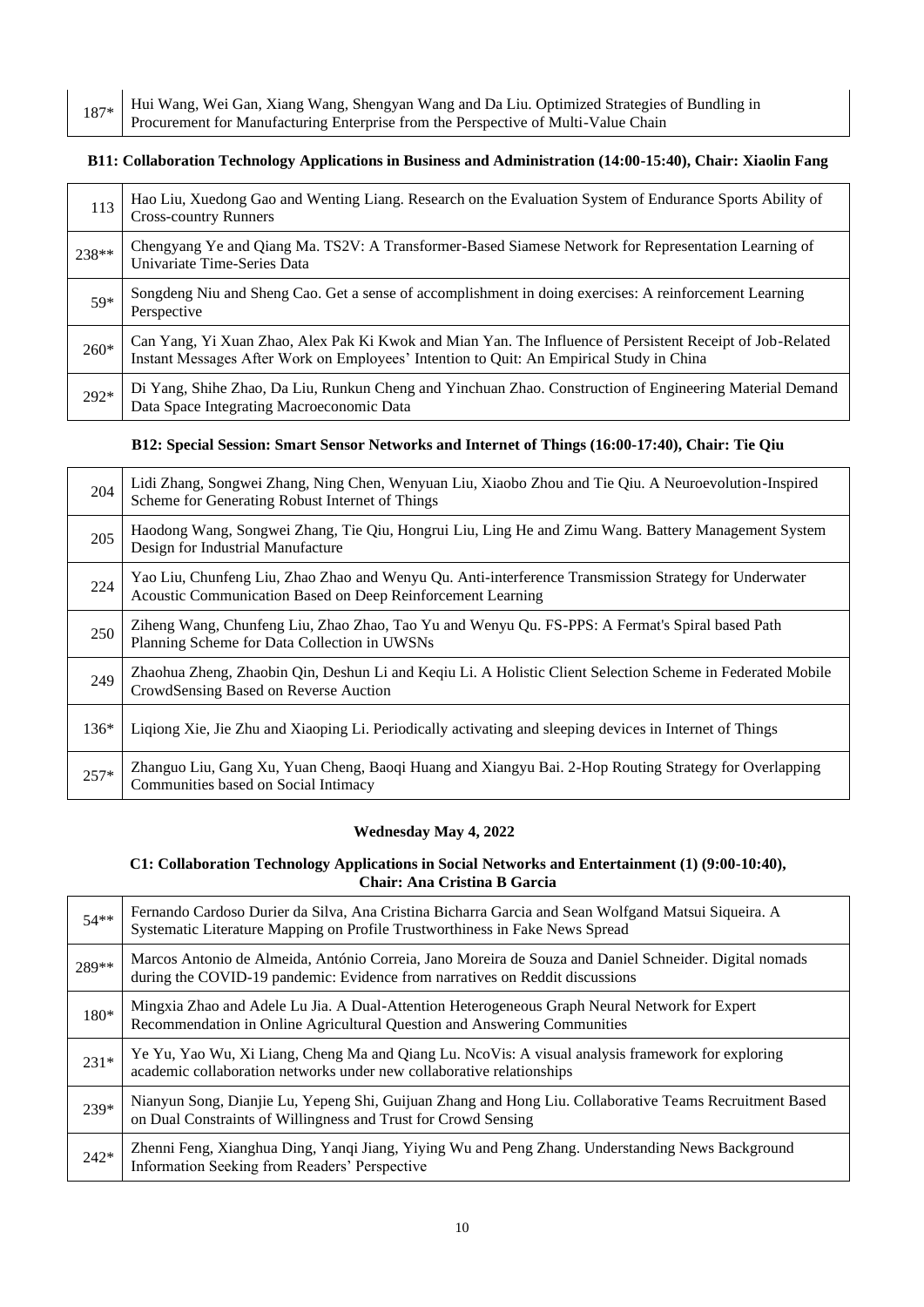#### **C2: Industrial Internet, Internet of Things, Cyber-physical systems, Digital Twins, Industry 4.0 (1) (10:00-12:40), Chair: Bin Li**

| $190**$ | Pasindu Kuruppuarachchi, Susan Rea and Alan McGibney. An Architecture for Composite Digital Twin Enabling<br><b>Collaborative Digital Ecosystems</b>                                                                 |
|---------|----------------------------------------------------------------------------------------------------------------------------------------------------------------------------------------------------------------------|
| $42*$   | Tong Shen, Wenjun Xu, Bitao Yao, Jiayi Liu and Yang Hu. Digital Twin-Based Task Rescheduling for Robotic<br>Assembly Line                                                                                            |
| $69*$   | Jun Peng, Qin Zhao, Dianzhu Gao, Yingze Yang, Feng Zhou, Jieqi Rong, Yunsheng Fan, Bowen Liu, Fu Jiang<br>and Xiaoyong Zhang. A Digital Twin-Driven Hybrid Estimate Method for Health Status of Train Braking System |
| 286**   | Ana Clara Correa da Silva, Gabriel S. Luna, Alberto Cecílio Xavier, Viviane Cunha Farias da Costa, Luiz<br>Oliveira and Jano de Souza. An approach for intelligence evaluation in smart sensors                      |

## **C3: Collaboration Methods, Mechanisms, Processes, and Protocols (3) (14:00-15:40), Chair: Hongming Cai**

| $65*$  | Sheng-Tung Tsai, Hongming Cai, Han Yu, Bingqing Shen and Lihong Jiang. A Scenario-aware Event Prediction<br>Approach Based on Event Logic Graph in IoT Systems                                   |
|--------|--------------------------------------------------------------------------------------------------------------------------------------------------------------------------------------------------|
| $118*$ | Hui Xu, Yanping Lu and Zhiwei Ye. Applying Cooperative Search Strategies to Improve Butterfly Optimization<br>Algorithm                                                                          |
| $233*$ | Qinglin Zhou, Lei Lyu and Hong Liu. Deep Reinforcement Learning with Long-Time Memory Capability for<br><b>Robot Mapless Navigation</b>                                                          |
| $273*$ | Wenhua Xu, Yifan Ma, Hongguang Zhou, Mingjie Wang, Bowen Du and Hongfei Fan. A Multiple Locking<br>Group Scheme for Flexible Semantic Conflict Prevention in Real-time Collaborative Programming |

## **C4: Agents and Multi-Agent Systems (16:00-17:40), Chair: Maria-Helene Abel**

| $52**$ | Tristan de Blauwe, Domitile Lourdeaux and Nicolas Sabouret. Design of modular generation of human behaviour<br>in a collaborative context                |
|--------|----------------------------------------------------------------------------------------------------------------------------------------------------------|
| $91*$  | Cheng Luo, Haoran Su, Boyu Ren, Zhiqiang Gou, Ruoyi Huang and Ya Li. The effect of information spreading<br>on vaccination game-Based on SEIR/VA model   |
| 218*   | Jinwei Xue, Bing Li and Rongqing Zhang. Multi-Agent Reinforcement Learning-Based Autonomous Intersection<br>Management Protocol with Attention Mechanism |
| $225*$ | Chuanhua Jia, Dianjie Lu, Guijuan Zhang and Hong Liu. Data-Driven Crowd Motion Modeling With Group<br>Properties Analysis                                |
| $226*$ | Jiawen Yu, Guijuan Zhang, Dianjie Lu and Hong Liu. Blockchain-based Crowd-sensing Trust Management<br>Mechanism for Crowd Evacuation                     |
| $255*$ | Yongqiang Gao and Zhenkun Li. Energy and Delay-Aware Task Offloading and Resource Allocation in Mobile<br><b>Edge Computing</b>                          |

### **Thursday May 5, 2022**

### **C5: Collaborative Computing (Clouds, Grids, Web Services, Blockchains) (2) (9:00-10:40), Chair: Xiaolong Xu**

| 8*    | Sixuan Dang and Sheng Cao. A Behavior-Aware Scheme for Personalized Credit Computing                                                                                      |
|-------|---------------------------------------------------------------------------------------------------------------------------------------------------------------------------|
| $14*$ | Wei Sun and Xiaolong Xu. ALEDAR: An Attentions-based Encoder-Decoder and Autoregressive model for<br>workload Forecasting of Cloud Data Center                            |
| $20*$ | Donglin Ma, Fenglin Cao, Beibei Shen, Bochang He and Rongjing Yan. Problematic commodity traceability system based on Fabric's embedding national cryptographic algorithm |
| 28*   | Rui Yao and Xiaolong Xu. CETO-Sim: A Simulation Platform for Cloud-Edge Task Offloading                                                                                   |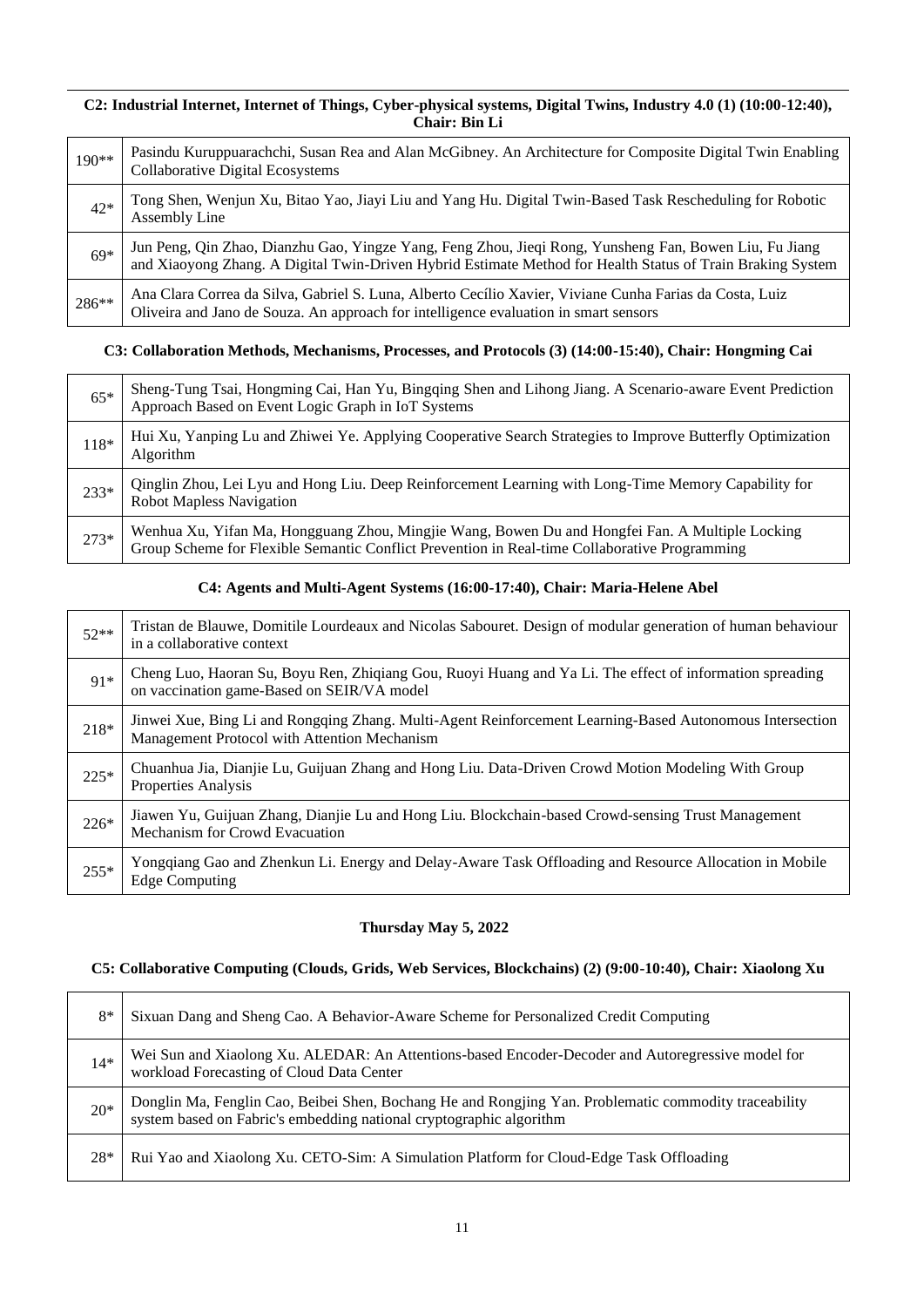51\* Wenyan Liu, Xiaolin Song, Lanju Kong and Qingzhong Li. PBIM: A Participant Based Incentive Mechanism for Consortium Chain

#### **C6: Collaborative Computing (Clouds, Grids, Web Services, Blockchains) (3) (11:00-12:40), Chair: Xiaoping Li**

| $110*$ | Haiyan Li, Bing Tang, Wei Xu, Feiyan Guo and Xiaoyuan Zhang. Application Deployment in Mobile Edge<br>Computing Environment Based on Microservice Chain                                 |
|--------|-----------------------------------------------------------------------------------------------------------------------------------------------------------------------------------------|
| $162*$ | Mingxuan Li, Nanfang Li, Yazhe Wang, Zongrong Li and Dongdong Huo. FIK: Find Important Knobs for<br>Permessioned Blockchain Hyperledger Fabric                                          |
| $182*$ | Ruijiao Tian, Lanju Kong, Xinping Min and Yunhao Qu. Blockchain for AI: A Disruptive Integration                                                                                        |
| 193*   | Jiahu Wang, Peng Li, Weiyi Huang, Zeqiang Chen and Lei Nie. Task Priority Aware Incentive Mechanism with<br>Reward Privacy-Preservation in Mobile Crowdsensing                          |
| $200*$ | Penghui Lv, Yu Wang, Yazhe Wang, Chao Liu, Qihui Zhou and Zhen Xu. A highly reliable cross-domain<br>identity authentication protocol based on blockchain in edge computing environment |
| 208*   | Hui Xu, Xiaodi Chai and Hongwei Chen. A Collaborative Approach based on Competitive Game for Multi-<br>Controller Placement in SDN                                                      |

## **C7: Collaborative Computing (Clouds, Grids, Web Services, Blockchains) (4) (14:00-15:40), Chair: Jie Zhu**

| 206*   | Junfeng Wang, Dayu Feng, Jie Zhu and Haiping Huang. Vehicular Computation Offloading in UAV-enabled<br>MEC systems                         |
|--------|--------------------------------------------------------------------------------------------------------------------------------------------|
| $212*$ | Bo Li, Yuhao Shi and Ye Yuan. Suitability-based Edge Server Placement Strategy in 5G Ultra-dense Networks                                  |
| $213*$ | Bo Li, Kun Li, Ye Yuan and Hongwei Ding. Deadline constrained computation offloading strategy in Cloud-<br>Edge collaborative environments |
| $243*$ | Yongqiang Gao and Kaifeng Zhang. Deadline-aware Preemptive Job Scheduling in Hadoop YARN Clusters                                          |
| $245*$ | Yongqiang Gao and Weili Liu. Multiple Workflows Offloading Based on Improved Deep Q-Network in Mobile<br><b>Edge Computing</b>             |

## **Friday May 6, 2022**

## **C9: Special Session: Adaptive Collaboration Systems (2) (9:00-10:40), Chair: Dongning Liu**

| $5*$  | Shijue Wu, Haibin Zhu, Yanjiao Zeng and Dongning Liu. Balance Personal Wishes with Performance via Group<br>Role Assignment                             |
|-------|---------------------------------------------------------------------------------------------------------------------------------------------------------|
| $6*$  | Yongzhi Zhang, Dongning Liu, Haibin Zhu, Wei Zhang and Ziqing Ye. Solving the Task Allocation Problem<br>under High-order Set via Group Role Assignment |
| $19*$ | Yibo Li, Xuemei Sui, Senyue Zhang and Haibin Zhu. Multi-Agent Collaboration Planning in Mentorship Mode                                                 |
| $46*$ | Senyue Zhang, Xuemei Sui, Xintong Liu, Jinquan Liu, Yichen Wang and Tieli Sun. Multi-Objective<br>Optimization based on Role in Mentorship Mode         |
| $82*$ | Cong Guo, Shiyu Wu, Haibin Zhu, Yin Sheng and Libo Zhang. Adaptive Collaboration with A Training Plan                                                   |
| 196*  | Qinghua Zhu, Anbang Lu and Yan Hou. Energy- and Cost-Aware Scheduling for Task-Dependency Applications<br>in Mobile Edge Computing                      |

### **C10: Special Session: Adaptive Collaboration Systems (3) (11:00-12:40), Chair: Libo Zhang**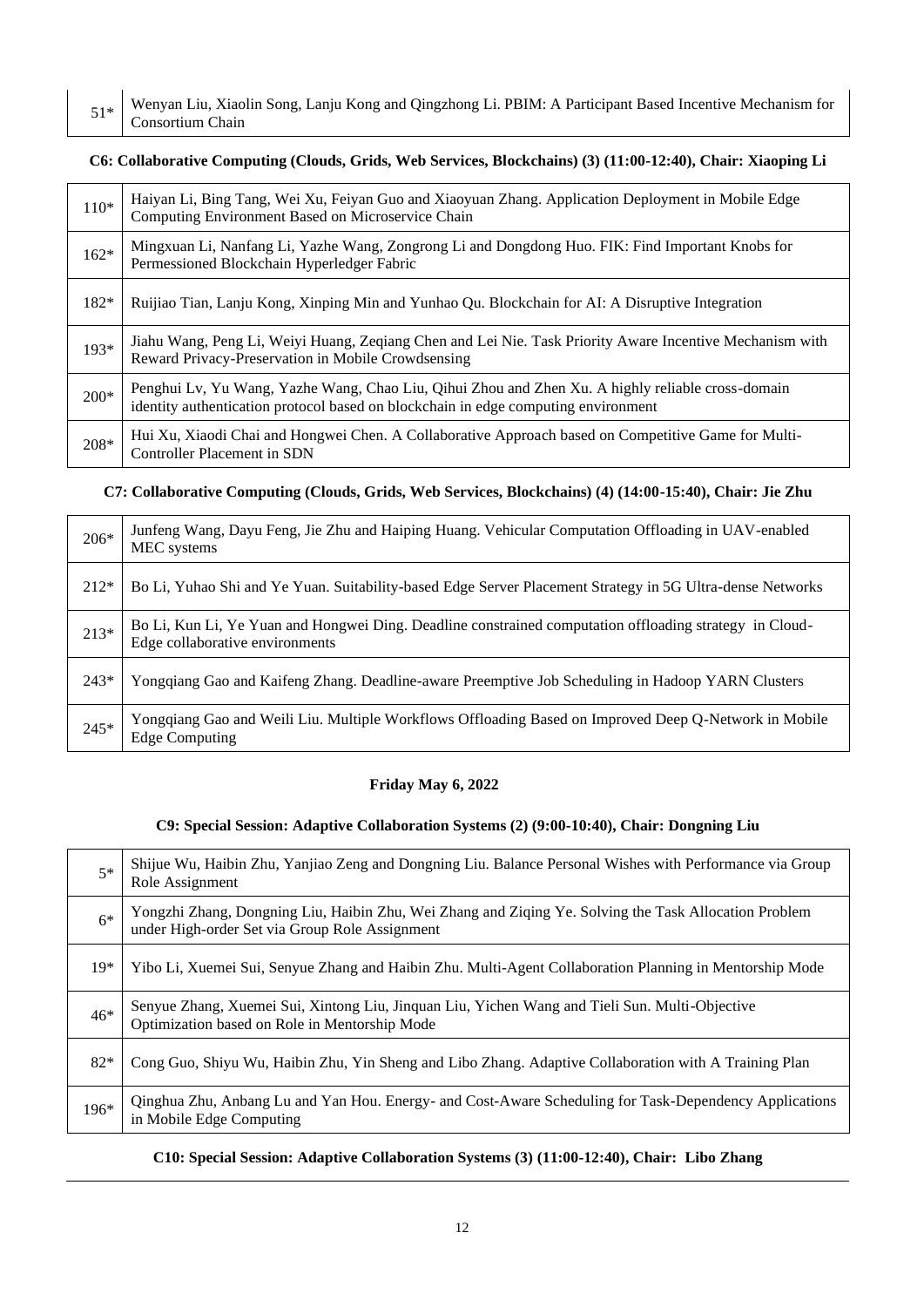| $222*$ | Xiao-Min Hu, Zi-Liang Chen, Zhuo Yang, Min Li and Ling Zhang. Adaptive Set-Based CLPSO for Path<br>Planning of Multi-Target Surveillance with Moving Obstacles                  |
|--------|---------------------------------------------------------------------------------------------------------------------------------------------------------------------------------|
| 228*   | Xiao-Min Hu, Jia-Hua Pan and Min Li. Hybrid Population-Based Incremental Learning for Coalition Structure<br><b>Generation of Smart Grids</b>                                   |
| $247*$ | Wenan Tan, Xiaojuan Cai, Xiao Zhang and Xin Zhou. A collaborative filtering algorithm based on entropy and<br>trust optimized neighbor selection                                |
| $256*$ | Fuqing Zhao, Haizhu Bao, Tianpeng Xu and Ningning Zhu. A Discrete Whale Optimization Algorithm for<br>Blocking Flow-Shop Scheduling Problem with Sequence-Dependent Setup Times |
| $274*$ | Bin Xu. Identifying Excessive Academic Burden in Multiple Student Talent Development Programs based on<br><b>Role Transition Analysis</b>                                       |

#### **C11: Collaboration Technology Applications in Aerospace, Automotive, and Manufacturing (14:00-15:40), Chair: Peng Qi**

| 38*    | Can Yang, Wenjun Xu, Jiayi Liu, Bitao Yao and Yang Hu. Robotic Disassembly Sequence Planning Considering<br>Robotic Movement State Based on Deep Reinforcement Learning                            |
|--------|----------------------------------------------------------------------------------------------------------------------------------------------------------------------------------------------------|
| $40*$  | Haodong Bie, Wenjun Xu, Bitao Yao, Jia Cui and Yang Hu. Pose Estimation of Circular Workpieces With<br>Occlusion Based on GAN-Support Ellipse Detection in Manufacturing                           |
| 58*    | Yuntian Liu, Dongxiao Niu, Shiping Geng, Jingqi Sun and Huanfen Zhang. Application of Data Integration in<br>Dataspace in Multi-value Chain Collaboration of Electric Power Manufacturing Industry |
| $150*$ | Te Li, Liqiong Chen and Ying Wang. Autonomous Driving Behavior Prediction Method Based on Improved<br>Hidden Markov Model                                                                          |
| 198*   | Yu Gao, Ziyue Wang, Liang Gao and Xinyu Li. A hyper-heuristic algorithm for the no-wait flowshop scheduling<br>problem with makespan criterion                                                     |
| 293*   | Qi Guo, Hongbo Sun and Wen Ji. Design of Personalization Warehouse Management Platform Based on SaaS<br>Model                                                                                      |

### **C12: Collaborative Processing of Big Data (2) (16:00-17:40), Chair: Peng Qi**

| $149*$ | Yunjian Huang, Peng Qi and Yan Sun. A Novel Fault Detection Algorithm Based on the Single Indicator Data                                              |
|--------|-------------------------------------------------------------------------------------------------------------------------------------------------------|
| $154*$ | Zhuhou Zhang, Xiaolin Chai and Hong Luo. S2FCM: A Two-Stage Fine Classification Model for Students'<br><b>Attention Analysis</b>                      |
| $155*$ | Hang Zhang, Yonghao Gu, Xiaolin Chai and Peng Qi. Research and Implementation of Host Behavior Anomaly<br>Detection Technology Based on Deep Learning |
| $179*$ | Chun Si, Peng Qi, Hongjia Xue and Yan Sun. QianXun: A novel enterprise file search framework                                                          |
| $181*$ | Ziqi Wang, Bin Guo, Helei Cui, Yasan Ding and Zhiwen Yu. Fashion Meets Bot: What Should the Bot Wear?                                                 |
| 183*   | Jin Li, Peng Qi and Hong Luo. Generating Consistent and Diverse QA pairs from Contexts with BN Conditional<br>VAE                                     |

#### **Wednesday May 4, 2022**

#### **D1: Collaboration Technology Applications in AEC&FM Collaboration Technology Applications in Healthcare and Homecare (1) (9:00-10:40), Chair: Daniel Schneider**

| $281**$ | Ramon Chaves, Claudia Motta, António Correia, Hugo Paredes, Bárbara Caetano, Jano Moreira de Souza and<br>Daniel Schneider. Crowd and urban storytelling: evaluating a collective intelligence model to support discussions<br>about the city |
|---------|-----------------------------------------------------------------------------------------------------------------------------------------------------------------------------------------------------------------------------------------------|
| $291*$  | Ce Li, Rong Yang and Hua Wang. Non-intrusive Load Monitoring in Industry Based on Gradient Boosting<br>Algorithm                                                                                                                              |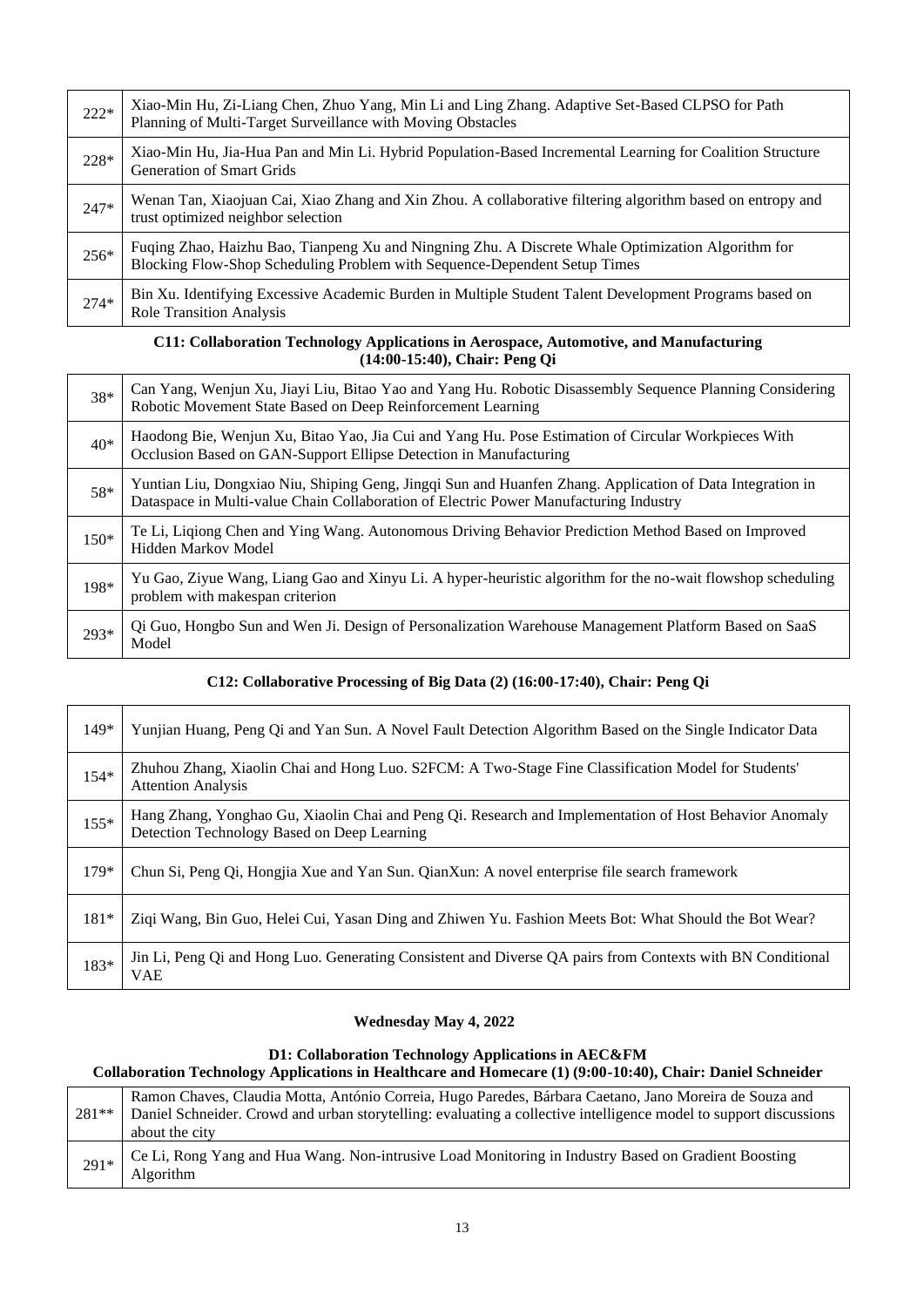| $84*$  | Peng Zhi, Wei Meng, Jin-Qiang Wang, Xichen Wu, Rui Zhou and Qingguo Zhou. Key Technology and Analysis<br>of Expressway Intelligent Service Area                                                             |
|--------|-------------------------------------------------------------------------------------------------------------------------------------------------------------------------------------------------------------|
| $112*$ | Xiaojun Zheng, Renhao Zheng and Shiduo Ning. Parking Space Allocation Model of Intelligent Parking Lot<br>under Peak Demand                                                                                 |
| $277*$ | Bin Wang, Jin Zhao and Yuling Sun. Caregiving in Digital Healthcare Setting: Impacts of Data-driven<br>Technologies to Caregivers in Practice                                                               |
| 287**  | Erica J. S. Scheffel, Anselmo P. R. Costa, Marcos A. G. Xavier, Paulo V. R. Carvalho, Claudia L. R. Motta and<br>Daniel Schneider. Crowd inspection of compliance with Covid-19 safety protocols in schools |

#### **D2: Collaboration Technology Applications in Healthcare and Homecare (2) (11:00-12:40), Chair: Usharani Hareesh Govindarajan**

| $44*$  | Yuning Qian, Danni Chang and Yinru Sun. BUDDY: A Companion Product Design for Alleviating Parent-Child<br><b>Separation Anxiety</b>                                                                                         |
|--------|-----------------------------------------------------------------------------------------------------------------------------------------------------------------------------------------------------------------------------|
| $73*$  | Pan Feng, Bo Ni, Xiantao Cai and Yutao Xie. UTransNet: Transformer within U-Net for Stroke Lesion<br>Segmentation                                                                                                           |
| $123*$ | Shuangjiang He, Huijuan Zhao, Li Yu, Juan Jing, Zhe Dong and Congju Du. Trusted Healthcare Smart Brain:<br>Innovational Internet Architectures of Intelligent Collaboration of Multi-institution for the Healthcare Service |
| $251*$ | Jiancong Guo, Bin Wang, Jin Zhao and Yuling Sun. CareMap: Human-Space-Service Based Healthcare<br>Modeling and Quantifying for the Elderly Aging in Place                                                                   |
| $252*$ | Bin Wang, Xingjiao Wu, Miaomiao Gong, Jin Zhao and Yuling Sun. Lightweight Network Based Real-time<br>Anomaly Detection Method for Caregiving at Home                                                                       |
| $263*$ | Dali Zhang, Usharani Hareesh Govindarajan, Yongmei Shi, Gagan Narang and Xiaojun Lu. A Unified<br>Blockchain Schema for Chronic Diet Management                                                                             |

### **D3: Collaboration Platforms, Software Tools, and Services (1) (14:00-15:40), Chair: Tun Lu**

| $13*$  | Peipei Chen and Xiaolong Xu. VECSim: A Simulation Platform for Multi-bitrate Video Caching Collaboratively<br>in Edge Computing Network                             |
|--------|---------------------------------------------------------------------------------------------------------------------------------------------------------------------|
| $246*$ | Jia Li, Gang Xu, Baoqi Huang and Xiangyu Bai. GA-SVR Traffic Flow Prediction Based on Phase Space<br>Reconstruction with Improved KNN Method                        |
| $261*$ | Yifan Liang, Zongzheng Zou, Peng Zhang, Dongsheng Li, Tun Lu and Ning Gu. Team Formation and Task<br>Recommendation for Disabled People in Crowdsourcing Systems    |
| $272*$ | Hongguang Zhou, Yifan Ma, Wenhua Xu, Mingjie Wang, Bowen Du and Hongfei Fan. Context-based Operation<br>Merging in Real-time Collaborative Programming Environments |

#### **D4: Collaboration Platforms, Software Tools, and Services (2) (16:00-17:40), Chair: Tun Lu**

| $34*$  | Zhaoyi Wang, Ruimin Lyu, Xinya Liu, Yuefeng Ze, Zhenping Xie and Tao Yan. Constructing Calligraphy Evaluation Model Based on Writing Movement with LSTM Network |
|--------|-----------------------------------------------------------------------------------------------------------------------------------------------------------------|
| $147*$ | Yan Wang, Xiang Li, Peixiang Bai, Haibo Wang and Jianmin Dong. An efficient big data storage service<br>architecture                                            |
|        |                                                                                                                                                                 |
| 280*   | Hua Ma, Zhuoxuan Huang, Wensheng Tang and Xuxiang Zhang. Exercise Recommendation Based on Cognitive<br>Diagnosis and Neutrosophic Set                           |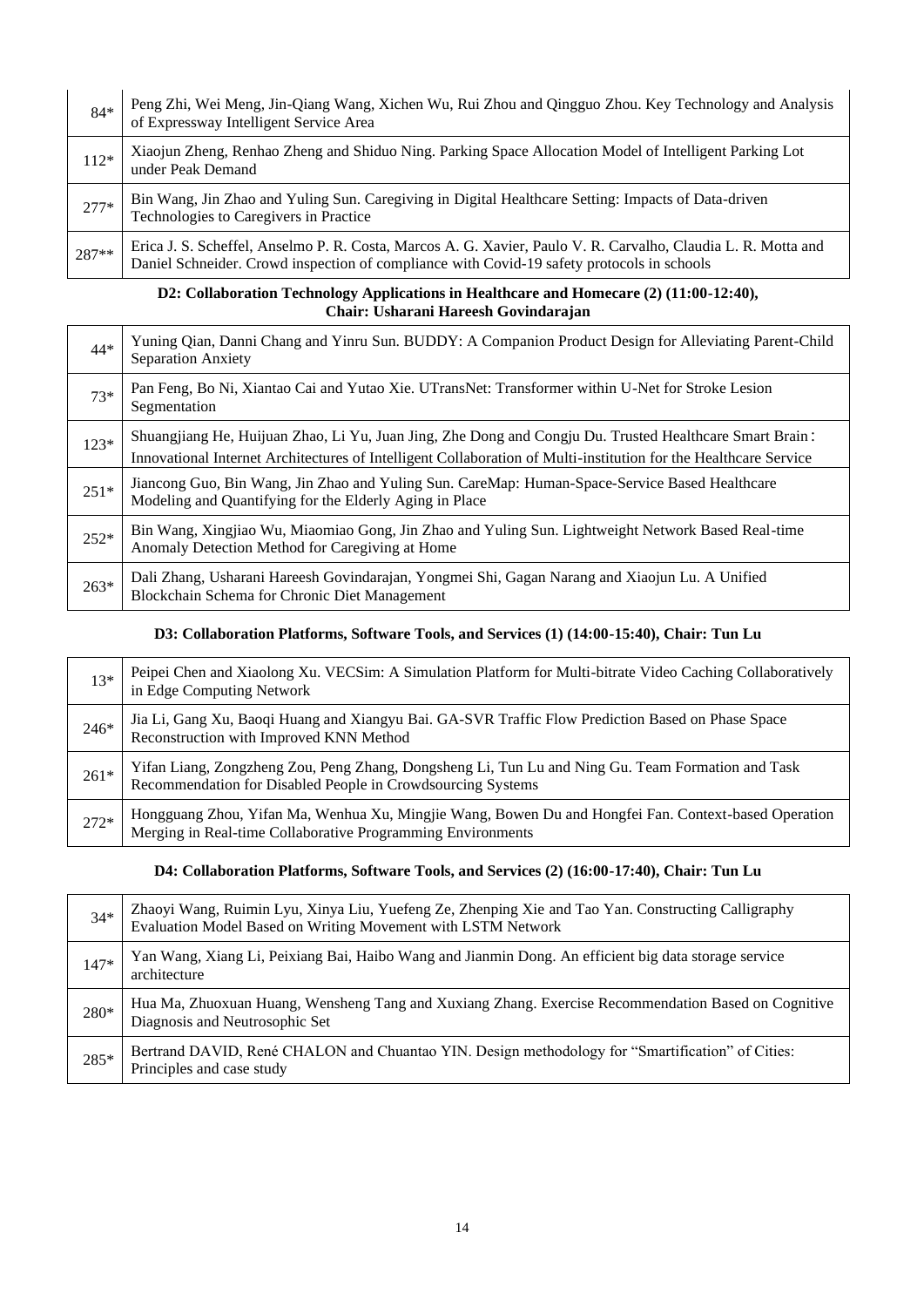## **Thursday May 5, 2022**

| $33*$  | Donglin Ma, Sizhou Ma, Qingqing Chen and Ce Yang. Temperature prediction algorithm based on spatio-<br>temporal prediction                                                                                                  |
|--------|-----------------------------------------------------------------------------------------------------------------------------------------------------------------------------------------------------------------------------|
| $47*$  | Chen Jia, Fan Shi and Meng Zhao. Object Detection based on Light Field Imaging                                                                                                                                              |
| $67*$  | Zihao Xiong, Yifan Yao and Xiantao Cai. A Self-Adaptive Size-Free Method For 3D Point Cloud Completion                                                                                                                      |
| 98*    | Lu Yang, Fazhi He, Li Dai and Lin Zhang. An Automatical And Efficient Image Classification Based On<br><b>Improved Genetic Programming</b>                                                                                  |
| 109*   | Guodao Zhang, Hangli Wen, Ruyu Liu, Menghui Zhang and Zhiyong Zhang. Point Clouds Classification of<br>Large Scenes based on Blueprint Separation Convolutional Neural Network                                              |
| $127*$ | Wei Shen, Lei Kou, Xiaodong Gong, Jie Zhao, Fangfang Zhang, Junhe Wan, Xiangchao Feng, Quande Yuan,<br>Guojie Feng, Benfa Zhang and Jian Zhang. Research on Tide Forecast of Offshore Wind Farms based on Random<br>Forests |

## **D5: Special Session: Machine Intelligence, Cloud Computing, and Industry 4.0 (3) (9:00-10:40), Chair: Jiehan Zhou**

#### **D6: Special Session: Machine Intelligence, Cloud Computing, and Industry 4.0 (4) (11:00-12:40), Chair: Jiehan Zhou/Jinghui Zhang**

| $145*$ | Qiyi Tong, Luzhen Ma, Kaiqi Chen, Jialing Liu, Jie Qian and Jianhua Zhang. TXSLAM:A Monocular Semantic<br>SLAM Tightly Coupled with Planar Text Features                 |
|--------|--------------------------------------------------------------------------------------------------------------------------------------------------------------------------|
| $146*$ | Mengqi Du, Kaiqi Chen, Jianhua Zhang and Honghai Liu. A Swift Gaze Estimate Method Based On The Corneal<br><b>Image System</b>                                           |
| $151*$ | Xinhui Du, Dongxin Liu, Shuai Ding, Zhongji Liu, Xiaowei Yuan, Tong Li and Haojiang Deng. Design of an<br>Autoencoder-based Anomaly Detection for the DoH traffic System |
| $169*$ | Shuang Niu, Liang Jin and Yilin Fang. Path Planning of Multiple Mobile Robots Based on Collision Detection in<br>a Disassembly Cell                                      |
| $172*$ | Li Li, Guangpeng Li, Liang Chang and Wanliang Wang. MOEA/D with Adaptive Constraint Handling for<br>Constrained Multi-objective Optimization                             |
| $174*$ | Yinghao Wu, Yaoguang Wei and Dong An. Research on Multi-sensor Information Fusion Method of Underwater<br>Robot Based on Elman Neural Network                            |

#### **D7: Special Session: Machine Intelligence, Cloud Computing, and Industry 4.0 (5) (14:00-15:40), Chair: Tie Qiu**

| 188*   | Xu Zhang, Haina Tang, Yulei Wu and Xuewen Chen. STCIN: Spatial-Temporal Cross Interaction Networks for<br><b>Urban Anomaly Prediction</b>                          |
|--------|--------------------------------------------------------------------------------------------------------------------------------------------------------------------|
| 194*   | Jiali Wu, Dechao Sun, Jian Wang, Hong Qiu, Renfang Wang and Feng Liang. Surface River Extraction from<br>Remote Sensing Images based on Improved U-Net             |
| $235*$ | Yifan Wang, Qing Yu and Zuohua Wang. Improved Global and Local Graph Neural Network for Session-based<br>Recommendation                                            |
| $254*$ | Fuqing Zhao, Dongqu Shao, Tianpeng Xu and Ningning Zhu. A Self-Adapting Water Wave Optimization<br>Algorithm for Distributed Blocking Flow-Shop Scheduling Problem |
| 278**  | Sandeep S Udmale, Aneesh G Nath and Sanjay Kumar Singh. Application of Industry 4.0 and Meta Learning for<br><b>Bearing Fault Classification</b>                   |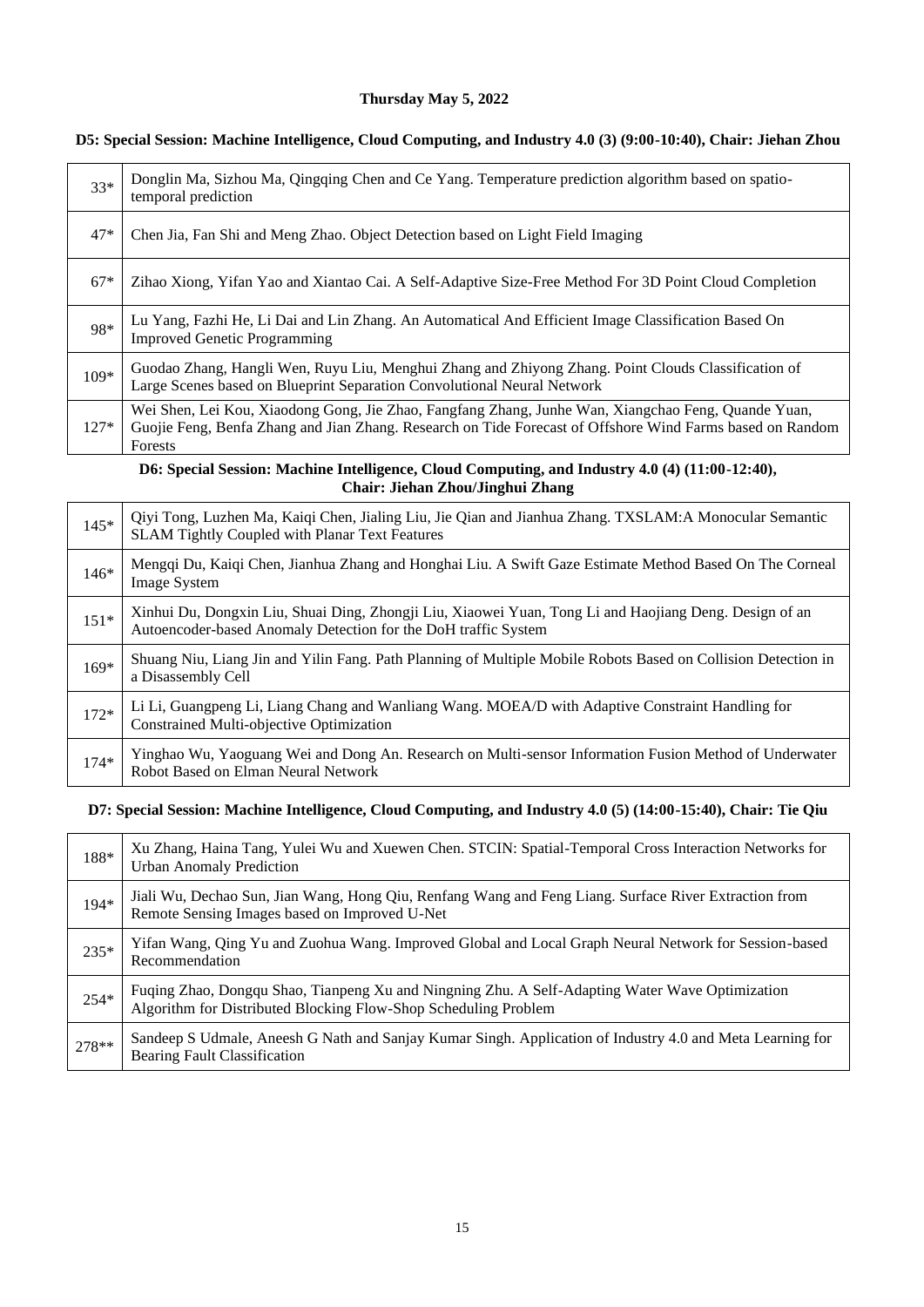## **Friday May 6, 2022**

#### **D9: Security and Privacy in Collaborative Systems (2) (9:00-10:40), Chair: Gaofeng He**

| $11*$ | Kunda Lin, Xiaolong Xu and Yu Jiang. A New Semi-supervised Approach for Network Encrypted Traffic<br>Clustering and Classification                         |
|-------|------------------------------------------------------------------------------------------------------------------------------------------------------------|
| $15*$ | Ruixiang Xia, Jun Shen, Ying Huang and Jie Ren. Research and Implementation of SDEN Security Service<br>Model                                              |
| $32*$ | Gaofeng He, Qianfeng Wei, Jingang Wang, Haiting Zhu and Bingfeng Xu. One-Shot Detection of Malicious TLS<br>Traffic                                        |
| 48*   | Shaolei Zhou, Liming Wang, Jing Yang and Pengwei Zhan. SITD: Insider Threat Detection Using Siamese<br>Architecture on Imbalanced Data                     |
| $50*$ | Chuhang Hu, Guikai Liu and Ming Li. A Network Security Situation Prediction Method based on Attention-<br><b>CNN-BiGRU</b>                                 |
| $63*$ | Haibin Zhai, Yong Wang, Xueqiang Zou, Yihan Wu, Songyue Chen, Hongwei Wu and Yanqin Zheng.<br>Masquerade Detection Based on Temporal Convolutional Network |

## **D10: Security and Privacy in Collaborative Systems (3) (11:00-12:40), Chair: Yang Shi**

| $94*$  | Qi Chen, Bing Chen, Feng Hu and Jiale Zhang. Edge-based Protection Against Malicious Poisoning for<br>Distributed Federated Learning                          |
|--------|---------------------------------------------------------------------------------------------------------------------------------------------------------------|
| $95*$  | Lijun Lyu, Yi Tu and Yingjie Zhang. Improving the Deep-Learning-Based Differential Distinguisher and<br>Applications to Simeck                                |
| $104*$ | Yang Li, Yong Li, Xi Chen, Ruixin Shi and Jizhong Han. PG-Pass: Targeted Online Password Guessing Model<br>based on Pointer Generator Network                 |
| 108*   | Tongshuai Wu, Liwei Chen, Gewangzi Du, Chenguang Zhu, Ningning Cui and Gang Shi. Inductive Vulnerability<br>Detection via Gated Graph Neural Network          |
| $141*$ | Tianyuan Luo and Yang Shi. Efficiently Obfuscating Proxy Signature for Protecting Signing Keys on Untrusted<br>Cloud Servers                                  |
| $163*$ | Shijun Zhang, Jiangyi Yin, Zhao Li, Rong Yang, Meijie Du and Renjie Li. Node-Imbalance Learning on<br>Heterogeneous Graph for Pirated Video Website Detection |

### **D11: Security and Privacy in Collaborative Systems (4) (14:00-15:40), Chair: Kai Dong**

| $173*$ | Weinan Sha, Tianyu Luo, Jiewu Leng and Zisheng Lin. Heterogeneous multi-blockchain model-based intellectual<br>property protection in social manufacturing paradigm           |
|--------|-------------------------------------------------------------------------------------------------------------------------------------------------------------------------------|
| 178*   | Xiaojie Tao, Liming Wang, Zhen Xu and Ru Xie. Detection of Hardware-Assisted Virtualization Based on Low-<br><b>Level Feature</b>                                             |
| $223*$ | Zihao Yuan, Dianjie Lu, Guijuan Zhang and Hong Liu. Federated Learning based Path Planning Method for<br>Crowd Evacuation                                                     |
| $234*$ | Yingyao Yang, Jin Wang and Fei Gu. Linear Coded Federated Learning Under Multiple Stragglers Over<br>Heterogeneous Clients                                                    |
| 236*   | Xuren Wang, Songheng He, Zihan Xiong, Xinxin Wei, Zhengwei Jiang, Sihan Chen and Jun Jiang. APTNER: A<br>Specific Dataset for NER Missions in Cyber Threat Intelligence Field |
| $241*$ | Zhen Xu, Dongdong Zhao, Fan Li and Jing Zhou. Negative Survey with Aggregate Scores from Multiple<br><b>Ouestions</b>                                                         |

## **D12: Security and Privacy in Collaborative Systems (5) (16:00-17:40), Chair: Xuren Wang**

|  | 244* Yuzhen Li, Renjie Li, Zhou Zhou, Jiang Guo, Wei Yang, Meijie Du and Qingyun Liu. GraphDDoS: Effective |
|--|------------------------------------------------------------------------------------------------------------|
|  | DDoS Attack Detection Using Graph Neural Networks                                                          |